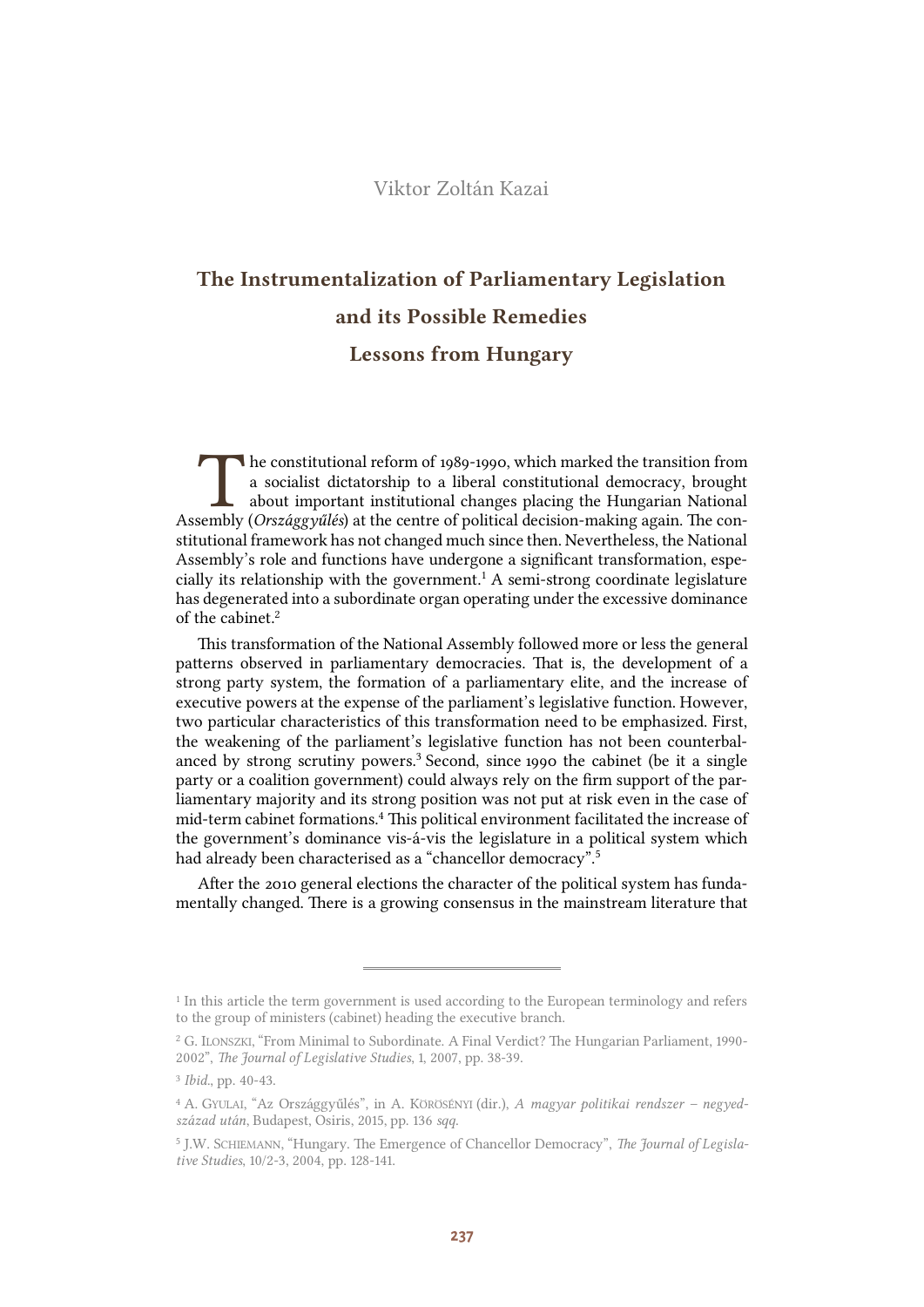Hungary is no longer a liberal constitutional democracy,<sup>6</sup> although it has not turned into an authoritarian system either. It is floating somewhere between the two, thus belongs to a third type of political regime, often labelled as illiberal or populist.<sup>7</sup> The illiberal trends starting in 2010 had an enormously negative impact on parliamentary legislation. Even though some institutional reforms were put in place gradually from as early as 2010, this negative impact stemmed primarily from the style and techniques of the exercise of political power by the winning governing majority (Fidesz-KDNP government).<sup>8</sup> The following section will focus on the anomalies of the practice of parliamentary legislation, while changes of the normative framework will be addressed in the last part of the article.

#### THE PATHOLOGICAL SYMPTOMS OF LEGISLATION UNDER IN THE SYSTEM OF NATIONAL COOPERATION

The disease which attacked the legislative function of the National Assembly in 2010 could be called the *radical instrumentalization of parliamentary legislation*. 9 In other words, the government only used the parliament for implementing its political program in the form of statutory law, extremely rapidly and without any compromise. Although governments usually dominate the legislative procedure in parliamentary systems, and Hungary is not an exception, it is remarkable how parliamentary law-making has completely lost its value. It has become nothing more than an instrument in the hands of the cabinet. The radical instrumentalization of parliamentary legislation has manifested itself mainly in the following three phenomena.

## *Legislative hyperinflation*

The 2010 general elections meant a landslide victory for the Fidesz-KDNP coalition. Not only because the outgoing socialist government suffered an historical defeat, but the incoming Christian-conservatives also won a two-thirds constitutional majority in the unicameral legislature. This electoral success was interpreted by the soon-to-be prime minister, Viktor Orbán as a "revolution in the polling

<sup>6</sup> R. UITZ, "Can You Tell When an Illiberal Democracy is in The Making? An Appeal to Comparative Constitutional Scholarship from Hungary", *International Journal of Constitutional Law*, 13/1, 2015, pp. 279-300; A. ÁGH, "The Decline of Democracy in East-Central Europe", *Problems of Post-Communism*, 63/5-6, 2016, pp. 277-287; A. BATORY, "Populists in government? Hungary's 'system of national cooperation'", *Democratization*, 23/2, 2016, pp. 283-303; B. BUGARIC and A. KUHELJ, "Varieties of Populism in Europe: Is the Rule of Law in Danger?", *Hague Journal on the Rule of Law*, 10/1, 2018, pp. 21-33; G. HALMAI, "Is There Such Thing as 'Populist Constitutionalism'? The Case of Hungary", *Fudan Journal of the Humanities and Social Sciences*, 11/3, 2018, pp. 323-339.

<sup>7</sup> For an excellent review of the relevant literature see G.A. TÓTH, "Constitutional Markers of Authoritarianism", *Hague Journal on the Rule of Law*, 11/1, 2018, pp. 37-61.

<sup>8</sup> G. MÜLLER, "A második és a harmadik Orbán-kormány döntési rendjének sajátosságairól", *MTA Law Working Papers*, 62, 2014, p. 1.

<sup>9</sup> Although with a different focus but Tímea Drinóczi also emphasizes the instrumental use of domestic legislation related to illiberal trends in the context of the Hungarian political regime's noncompliance with the European Rule of Law standards. See T. DRINÓCZI, "The European Rule of Law and Illiberal Legality In Illiberal Constitutionalism: The Case of Hungary", *MTA Law Working Papers*, 16, 2019.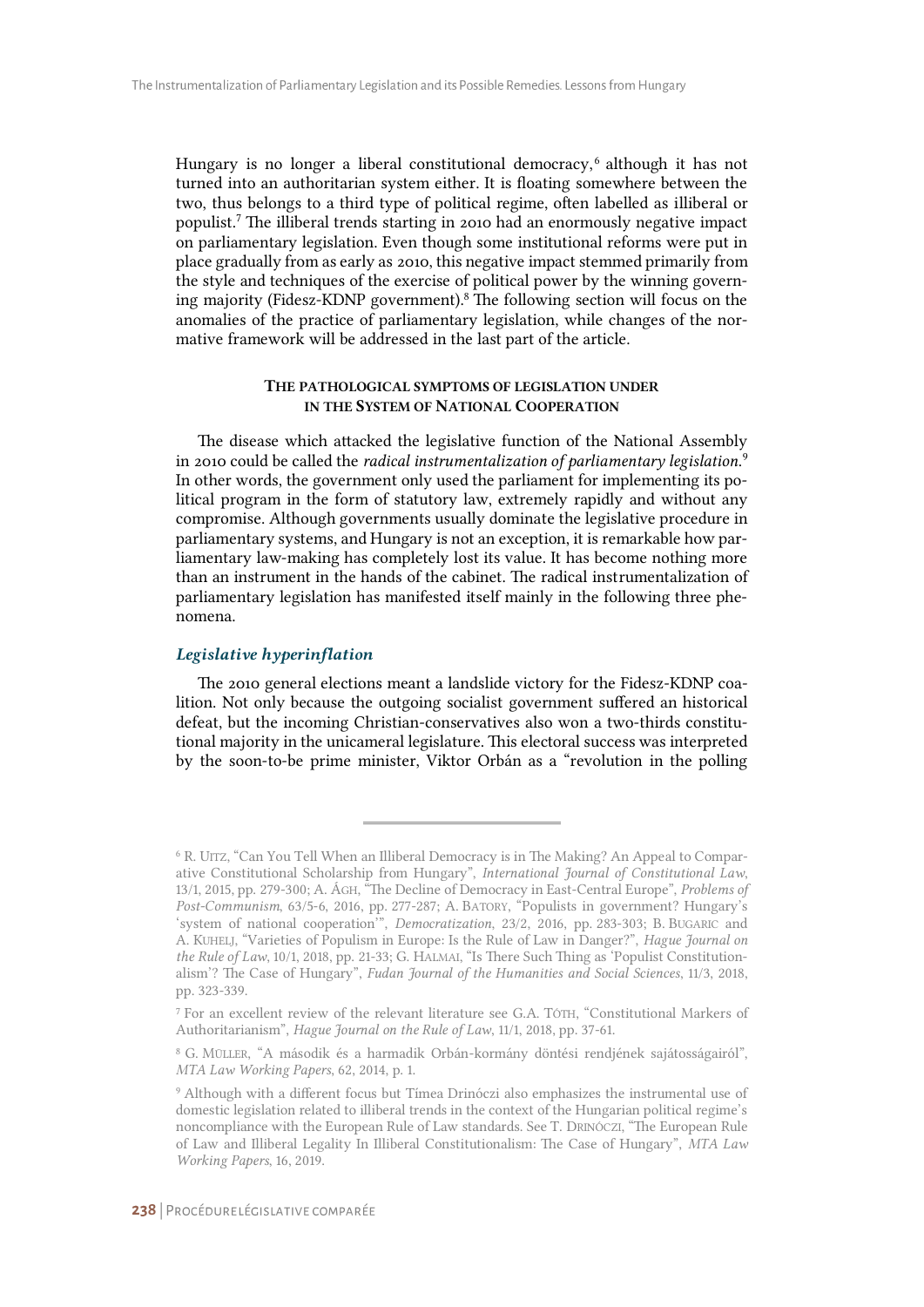booths". The National Assembly quickly declared the establishment of a new political regime, the System of National Cooperation:

> The National Assembly declares that a new social contract was laid down in the April general elections through which the Hungarians decided to create a new system: the National Cooperation System. With this historical act the Hungarian nation obliged the incoming National Assembly and Government to take the helm in this endeavour, resolute, uncompromising and with deliberation, and control the construction of the National Cooperation System in Hungary.<sup>10</sup>

The governing majority did not wait long to take action and start the implementation of major constitutional, social and economic reforms.<sup>11</sup> Consequently, the Hungarian legal system witnessed an unprecedented legislative inflation.

Although the Hungarian National Assembly has always been a very "productive" legislature since the change of regime (the number of adopted acts varying between 400 and 600 in each term), the 2010-2014 parliament produced no less than 859 acts.<sup>12</sup> This was a new world record – as announced so proudly by the Speaker of the House (also MP of Fidesz) in a radio interview in 2014.<sup>13</sup> To be able to cope with this incredibly heavy workload, the governing majority did everything imaginable to accelerate the legislative procedure at the expense of the adequate preparation, of public consultation on legislative proposals and of meaningful cooperation with the parliamentary opposition.

#### *Acceleration at the expense of public consultation*

The government, that is the ministers, have the legal obligation to make sure that their legislative proposals submitted to the parliament are well-prepared. This obligation implies the duties – *inter alia* – to carry out a preliminary impact assessment, to publish the bill for public evaluation and to conduct public consultations. Unfortunately, the preparatory phase of parliamentary legislation has always been rather formal and superficial, a pattern that has continued after 2010.<sup>14</sup> However, in addition to this trend the new governing majority came up with a range of ideas to shorten or to even avoid altogether the time-consuming preparatory phase.

One of the techniques employed by the cabinet was to systematically ignore the traditional and legally regulated forms of legislative preparation which aimed to guarantee the involvement of professional organizations, civil society groups and interest organizations in the pre-parliamentary legislative phase. Instead, much

<sup>10</sup> 1/2010. (VI. 16.) Political Declaration of the National Assembly on National Cooperation. An English translation is available at: [http://www-archiv.parlament.hu/irom39/00047/00047\_e.pdf] (last accessed: June 03, 2018)

<sup>11</sup> Including the adoption of a whole new constitution. See A. JAKAB and P. SONNEVEND, "Une continuité imparfaite: la nouvelle Constitution hongroise", *Jus Politicum*, 8, 2012 [http://juspoliticum.com/article/Une-continuite-imparfaite-la-nouvelle-Constitution-hongroise-558.html]

<sup>12</sup> A. GYULAI, "Az Országgyűlés", *op. cit.*, p. 143.

<sup>13</sup> "Kövér László: A csalás a baloldal vérében van", *hirado.hu*, January 01, 2014 [https://www.hirado.hu/2014/01/26/kover-laszlo-a-csalas-a-baloldal-vereben-van/] (last accessed: June 3, 2018).

<sup>&</sup>lt;sup>14</sup> As noted by Tímea Drinóczi, the lack of a sufficiently high quality of the preparation of legislative proposals stem from, on the one hand, the Constitutional Court's unwillingness to enforce the requirements of rational law-making and, on the other, the political elite's ignorance of this issue. T. DRINÓCZI, "A részvétel és a konzultáció elmélete és gyakorlata", JURA 1, 2013, p. 13.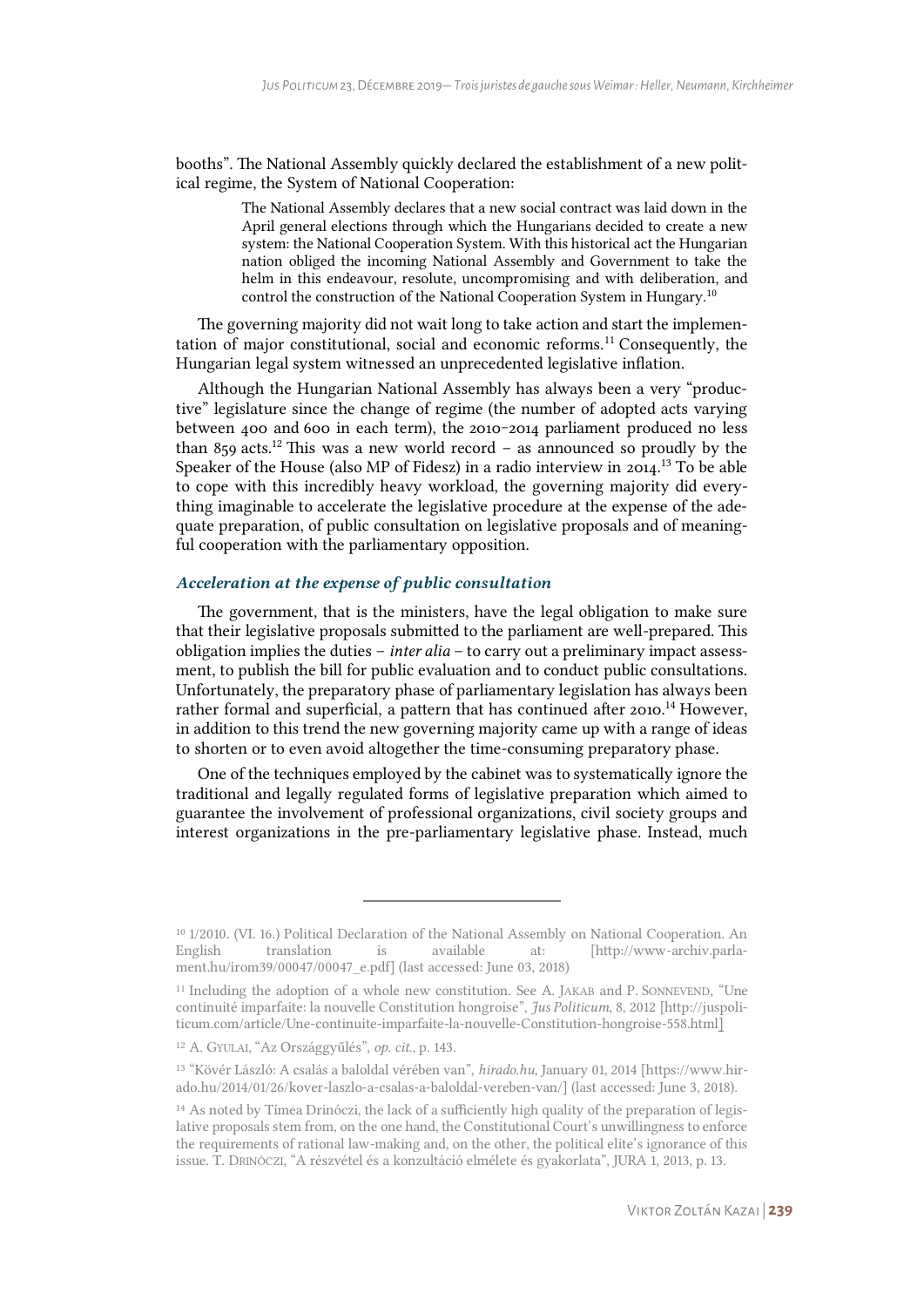more emphasis was put on the use of new and unregulated means of public participation.<sup>15</sup> The most notable example being the so-called *national consultation*.

In the framework of a national consultation campaign, the government mails questionnaires with multiple-choice questions to every citizen. The people are then free to return the questionnaire with their responses to the Office of the Prime Minister. National consultations were held on various topics, including the Fundamental Law of Hungary (the new constitution), the household utility charges, the relocation and resettlement of immigrants among others. It is clear that the purpose of these national consultation campaigns has been to mobilize the voters of the governing parties in order to demonstrate the electorate's support for very sensitive political and very problematic legal decisions. One example from a relatively recent national consultation on the so-called "Soros plan":<sup>16</sup>

> George Soros wants Brussels to resettle at least one million immigrants per year onto European Union territory, including in Hungary. Do you support this point of the Soros-plan?<sup>17</sup>

The governing majority – who has adopted a very strong anti-immigration rhetoric – used the results of this campaign to introduce the so-called "Stop Soros" legislative package which constitutes another frontal attack on human rights NGOs.<sup>18</sup>

Moreover, the government transformed or even abolished some important fora of pre-legislative negotiation. For example, the National Interest Reconciliation Council, the institutionalized form of tripartite negotiations between the government, the trade unions and the employers' representatives with limited decisionmaking and veto power in employment matters, was simply replaced by the National Economic and Social Council, a purely consultative organ.<sup>19</sup>

The law imposes – at least formally – a strict obligation on the government to carry out a thorough preparation of legislative proposals. This heavy burden, however, does not rest on the shoulders of ministers if the bill is submitted by an ordinary member of parliament (or a member of government in his/her capacity as parliamentary representative), i.e. a private members' bill. It was a surprising phenomenon of the 2010-2014 parliamentary term that the number of private mem-

<sup>15</sup> Á. RIXER, "Az újabb jogalkotás jellegzetességei", *Kodifikáció*, 2, 2012, pp. 44-45.

<sup>&</sup>lt;sup>16</sup> George Soros is a Hungarian-born American businessman and philanthrope whose Open Society Foundation finances the operation of thousands of human rights NGOs worldwide, which makes him the number one enemy of populist and authoritarian political leaders.

<sup>&</sup>lt;sup>17</sup> Fort he English translation of the questionnaire see B. NOVÁK, "Here are the Soros plan national consultation questions!", *The Budapest Beacon*, September 28, 2017 [https://budapestbeacon.com/soros-plan-national-consultation-questions/] (last accessed: June 3, 2018).

<sup>18</sup> The European Commission has initiated an infringement procedure against Hungary because of the adoption of the Stop Soros legislative package. On 24 January 2019, a reason opinion was sent to the Hungarian Government. See the press release of the European Commission [http://europa.eu/rapid/press-release IP-19-469 en.htm] (last accessed: March 30, 2019). For further information about the Stop Soros legislative package see V.Z. KAZAI, "*Stop Soros Law Left on the Books – The Return of the ̒Red Tail'?", VerfBlog,* March 5, 2019 [https://verfassungsblog.de/stop-soros-law-left-on-the-books-the-return-of-the-red-tail/].

<sup>19</sup> Á. RIXER, "Az újabb jogalkotás jellegzetességei", *op. cit.*, p. 46.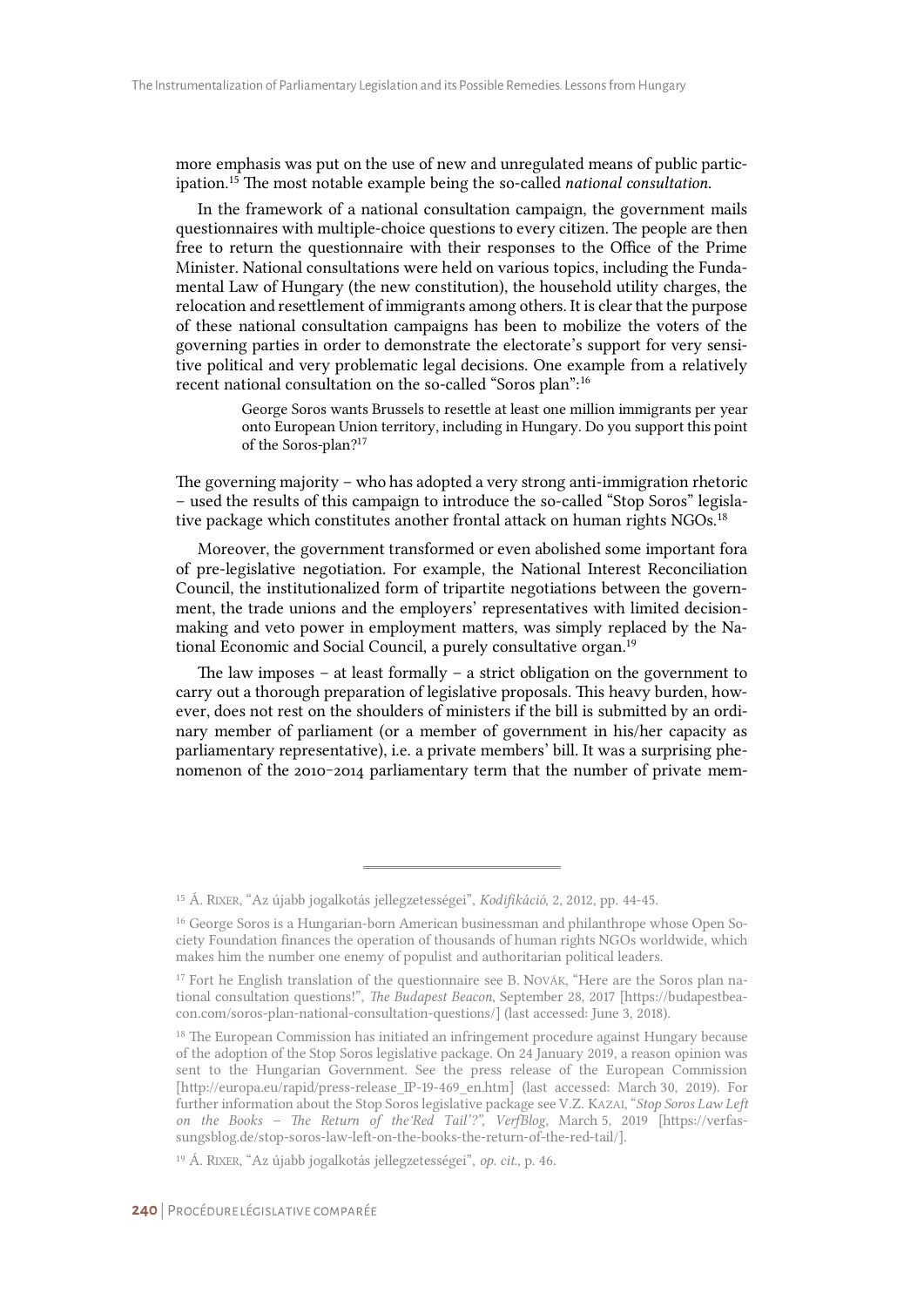bers' bills skyrocketed. 31 percent of the adopted acts originated from MPs belonging to the parliamentary majority, and their legislative proposals achieved a very high 74 percent success rate.<sup>20</sup>

These figures may give the impression that individual MPs decided to take matters in their own hands which led to an increasingly independent decision-making process of the National Assembly. However, that would be a misinterpretation of the situation. The subject of bills introduced by majority MPs touched upon legally complicated and politically controversial policy matters, areas where the government is normally required to take action. Moreover, members of the cabinet in their capacity as parliamentary representatives and other prominent members of the governing Fidesz-KDNP groups submitted the vast majority of successful private members' bills which were in general completely unrelated to their political portfolio.<sup>21</sup>

It was obvious from the beginning that these complex bills were aimed at the implementation of the government's political program. It was an open secret that they were drafted by experts of the cabinet, of the political party or by law-firms. $22$ Formally the government did not violate the law, but this practice constituted an abuse of procedural rules. This way the cabinet could accelerate the legislative procedure at the expense of public participation in legislative preparation. Even though this legislative practice has been challenged before the Constitutional Court many times, the judges have refused to review the pre-parliamentary phase of the legislative process, thus failed to stop the constant violation of the procedural rules.<sup>23</sup>

### *Acceleration at the expense of cooperation with the opposition*

The two-thirds of the seats in the unicameral legislature gave the governing parties the opportunity to implement their political program without facing any major obstacles in parliament. Driven by a revolutionary zeal, however, the cabinet wanted to put in place major constitutional, social and economic reforms as rapidly as possible and without any compromise. For this reason, the parliamentary majority employed every possible technique to side-line the opposition.

Ever since the change of regime, the adoption of some parliamentary acts has required a qualified two-thirds majority of the representatives (called cardinal laws according to the terminology of the Fundamental Law). The Constitutional Court of Hungary clarified as early as 1993 that the purpose of this rule was to ensure that in certain, particularly important matters concerning constitutional organs and fundamental rights, the governing majority cannot make a decision alone, without the minimal support of the opposition. $24$  In line with the letter, but contrary to the

<sup>20</sup> Zs. SZABÓ, "Hozzáadott érték benyújtás és elfogadás között: viták és módosító javaslatok az Országgyűlésben 2006-2016 között", *Parlamenti Szemle*, 2, 2017, p. 34.

<sup>21</sup> G. MÜLLER, "A második és a harmadik Orbán-kormány döntési rendjének sajátosságairól", *op. cit.*, pp. 2-3.

<sup>22</sup> *Ibid.*, p. 4.

<sup>23</sup> From this period, see in particular Decision 8/2011. (II. 18.) and Decision 165/2011. (XII. 20.). The summary of Decision 8/2011. (II. 18.) in English is available at: [http://www.codices.coe.int/NXT/gateway.dll/CODICES/precis/eng/eur/hun/hun-2011-2-003?fn=documentframeset.htm\$f=templates\$3.0] (last accessed at March 30, 2019).

<sup>24</sup> Decision 4/1993 (II. 12.) of the Constitutional Court of Hungary.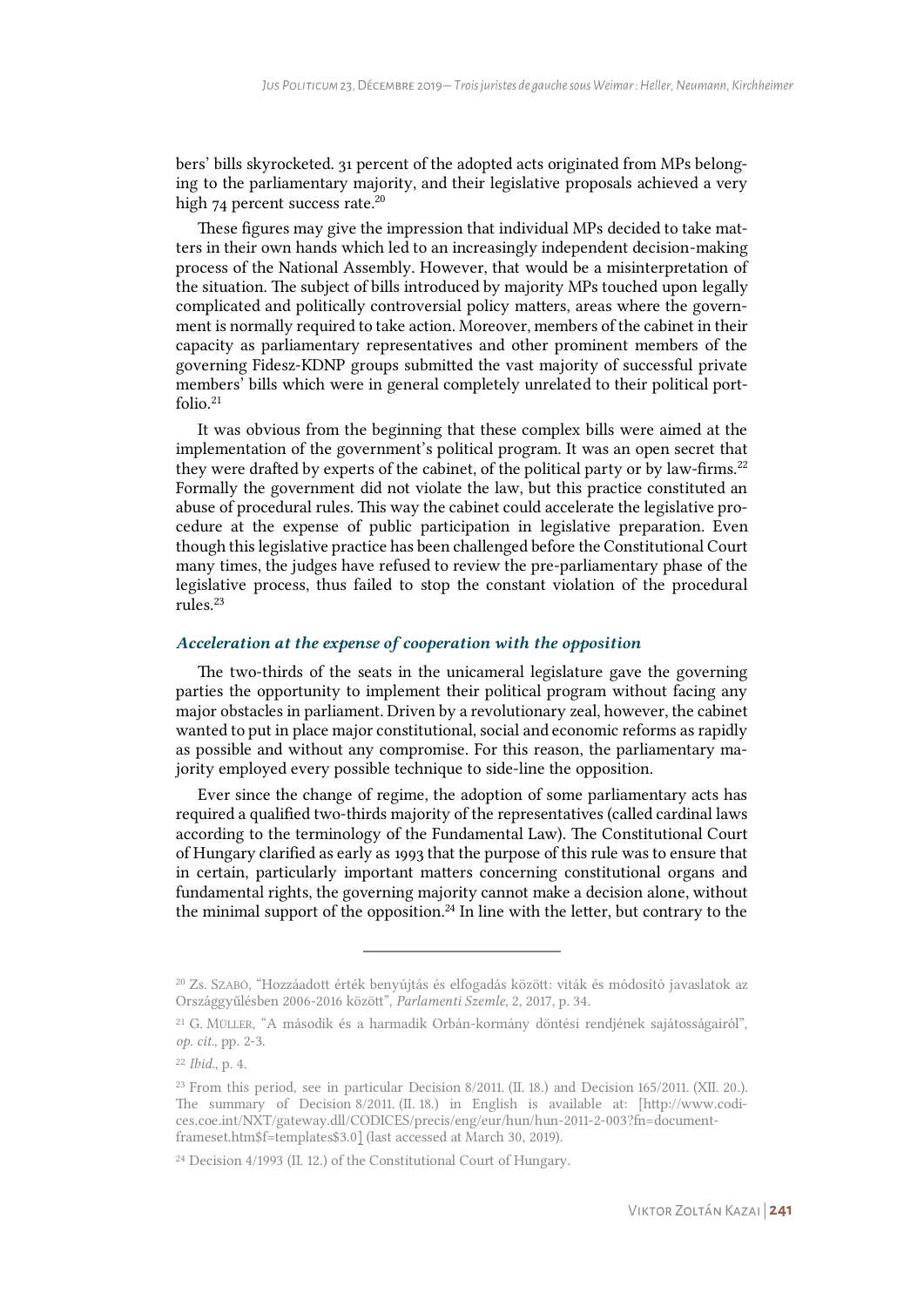spirit of this rule, the governing coalition refused to exercise any self-restraint. It did not attempt to find compromise, let alone consensus, with the opposition before the adoption and amendment of cardinal laws. What is more, with the entry into force of the Fundamental Law, the scope of cardinal laws was extended to legislative matters which should have been left to ordinary legislation, such as family, social and taxation policy. This was severely criticized by the Venice Commission for cementing the political preferences of the current governing majority and tying the hands of future governments (who will not necessarily enjoy the support of a qualified majority).<sup>25</sup>

A sophisticated system of permanent committees with significant competences developed quite early in the National Assembly. They had every potential to turn into fora of meaningful political negotiations between the majority and opposition and become influential actors of the legislative procedure. However, since the composition of the committees has mirrored the plenary, the governing majority has dominated their work.<sup>26</sup> This fact combined with a high level of party discipline and the powerful position of the government has gradually rendered the committee work merely technical. Consequently, this has served the aim of incorporating the amendments of the majority in the legislative proposals and filtering out the initiatives of the opposition. Minority MPs have introduced a high number of bills and they have constantly proposed amendments to important bills. Many of them have tried to adopt a constructive role, but almost every minority initiative died at the committee stage. Only three out of 533 legislative proposals by the opposition were adopted in the 2010-2014 term, and their proposals for amendments were not much more successful either.<sup>27</sup>

Many of the rights of the opposition are actually prerogatives of parliamentary political groups (PPGs). Therefore, the possibility to constitute a faction has the utmost importance for minority MPs. Changes in the relevant regulation have restricted the conditions of group formation, which did not concern the parties entering parliament after the 2010 elections, but prevented the representatives leaving their original PPG from forming a new group.<sup>28</sup> The 2010-2014 term witnessed the split of two parliamentary parties: the Democratic Coalition (DK) seceded from the Hungarian Socialist Party (MSZP) and the Dialogue for Hungary (PM) left the Politics Can Be Different (LMP). Their representatives become independent members without any hope of becoming able to exercise faction prerogatives.<sup>29</sup>

The governing majority has systematically used amendments in a way to make the scrutiny of legislative proposals by the opposition extremely difficult, if not impossible. It has become common practice to change the original content of the bill in the course of the legislative process for strategic purposes. Very often the originally submitted legislative proposal did not show the real intentions of the cabinet. They let the opposition scrutinize and discuss the bill and then redrafted the legislative proposal either by inserting amendments aiming at the modification

<sup>&</sup>lt;sup>25</sup> Venice Commission, Opinion n<sup>o</sup>  $621/2011$  on the New Constitution of Hungary, June 20, 2011.

<sup>26</sup> A. GYULAI, "Az Országgyűlés", *op. cit.*, p. 144.

<sup>27</sup> Z. SZABÓ, "Hozzáadott érték benyújtás és elfogadás között…", *op. cit.*, pp. 35, 44.

<sup>28</sup> A. GYULAI, "Az Országgyűlés", *op. cit.,* p. 141.

<sup>&</sup>lt;sup>29</sup> For a comprehensive table showing the PPGs in every parliamentary term since 1990 see: [http://www.parlament.hu/a-partok-kepviselocsoportjai-es-a-fuggetlen-kepviselok-1990-].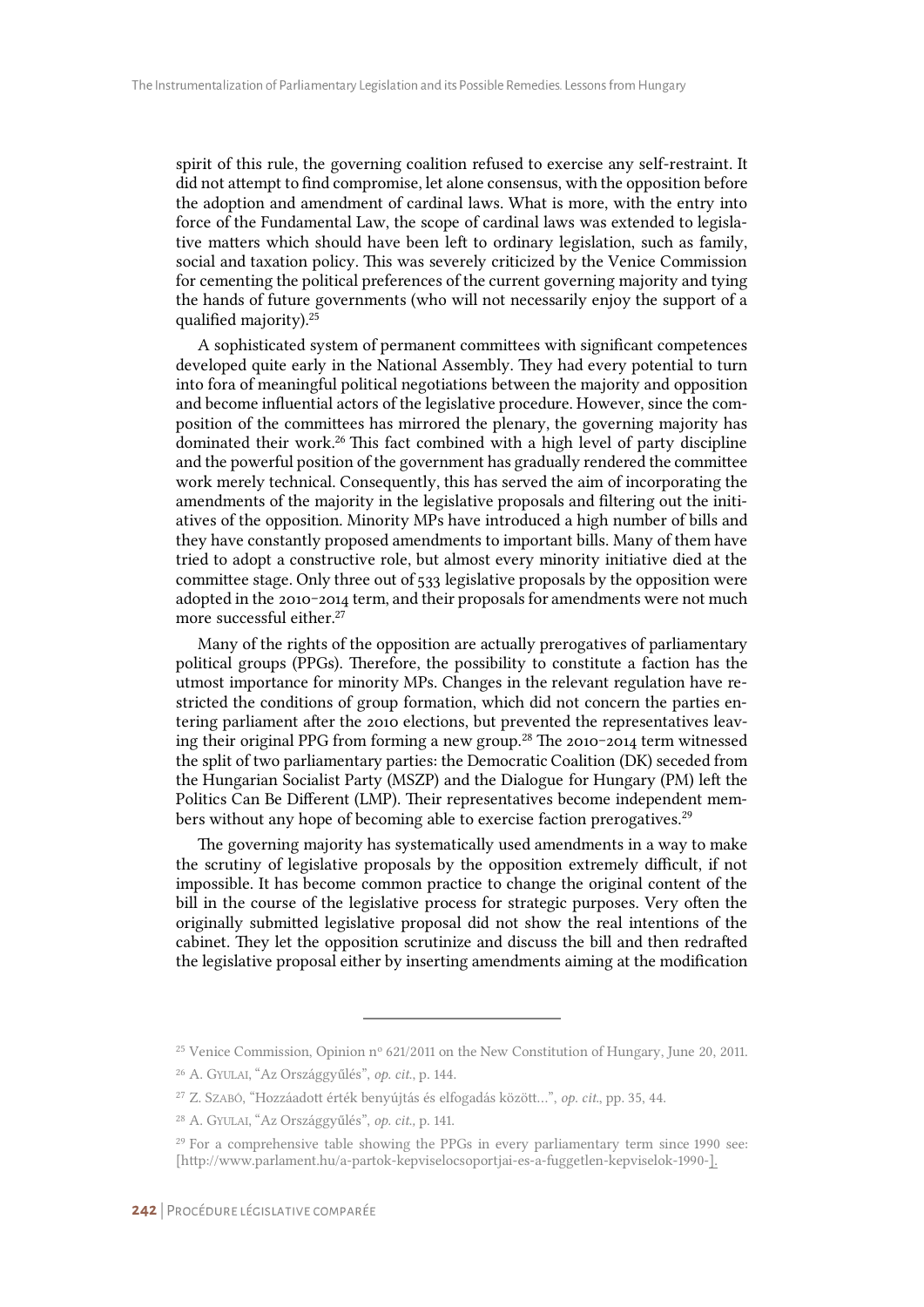of absolutely unrelated acts or by completely rewriting the original bill.<sup>30</sup> Many of these amendments were introduced right before the final vote on the bill which made thorough scrutiny and discussion of the final version of the proposals unrealistic. One good illustration is the Bill No. T/2224 introduced by two majority MPs. The original version intended to amend one paragraph of the act on the remuneration of members of parliament. Four months after the introduction of the bill and only one day before the final vote, the Committee of Constitutional Affairs submitted a 12-pages-long amendment inserting provisions modifying several energy related acts.<sup>31</sup> It needs to be emphasized that this was not an isolated example, this was common practice which was found unconstitutional in an early decision of the Hungarian Constitutional Court, $32$  even though the judges usually adopted a rather lenient approach in their exercise of review of the legislative process.<sup>33</sup>

When parliamentary legislation was not fast and easy enough, despite all the above-mentioned techniques, the governing majority had recourse to special legislative procedures. While the urgent procedure simply accelerated the decisionmaking by shortening the applicable deadlines, the exceptional procedure placed the debate and work on the legislative proposal from the plenary to the committees, and the exceptional urgent procedure combined the techniques of the previous two. In the  $2010 - 2014$  term 134 bills were adopted in urgent procedure and 26 in exceptional urgent procedure.<sup>34</sup>

The parliamentary majority employed every technique to accelerate the legislative procedure at the expense of cooperation with the opposition quite successfully. Consequently, it further strengthened some negative trends of parliamentary legislation. While the average length of the parliamentary legislative procedure (from the introduction of the bill until the final vote) was  $76$  days in the 1998–2002 term, and 50 days in the following two terms, it dropped to 34 days between 2010 and 2014. What is even more spectacular is the growing number of acts whose adoption took less than ten days: it was six in the 1998-2002 parliamentary term,

<sup>30</sup> Z. SZABÓ, "Hozzáadott érték benyújtás és elfogadás között…" , *op. cit.*, p. 37.

<sup>&</sup>lt;sup>31</sup> Every information related to the parliamentary procedure of the bill is available at the official website of the National Assembly: [http://www.parlament.hu/iromanyok-elozo-ciklusbeli-adatai?p\_auth=qhek1gFK&p\_p\_id=pairproxy\_WAR\_pairproxyportlet\_IN-

STANCE\_9xd2Wc9jP4z8&p\_p\_lifecycle=1&p\_p\_state=nor-

mal&p\_p\_mode=view&p\_p\_col\_id=column-1&p\_p\_col\_count=1&\_pairproxy\_WAR\_pairproxyportlet\_INSTANCE\_9xd2Wc9jP4z8\_pairAction=%2Finter-

net%2Fcplsql%2Fogy\_irom.irom\_adat%3Fp\_ckl%3D39%26p\_izon%3D2224] (last accessed: June 3, 2018).

<sup>&</sup>lt;sup>32</sup> The Hungarian Constitutional Court found this practice unconstitutional and declared that the violation of the standing orders' rules on last minute amendments can lead to unconstitutionality. See Decision nº 164/2011. (XII. 20.) of the Hungarian Constitutional Court.

<sup>&</sup>lt;sup>33</sup> For a comprehensive overview of the relevant jurisprudence of the Constitutional Court see V.Z. KAZAI, "Le renforcement du contrôle de la procédure législative. Une stratégie proposée aux Cours constitutionnelles opérant dans un système populiste", *Annuaire International de Justice Constitutionnelle*, 2018, pp. 776-781.

<sup>&</sup>lt;sup>34</sup> All the relevant data concerning legislative procedures in previous terms of the National Assembly are available at: [http://www.parlament.hu/iromanyok-elozo-ciklusbeli-adatai] (last accessed: 3 June 2018).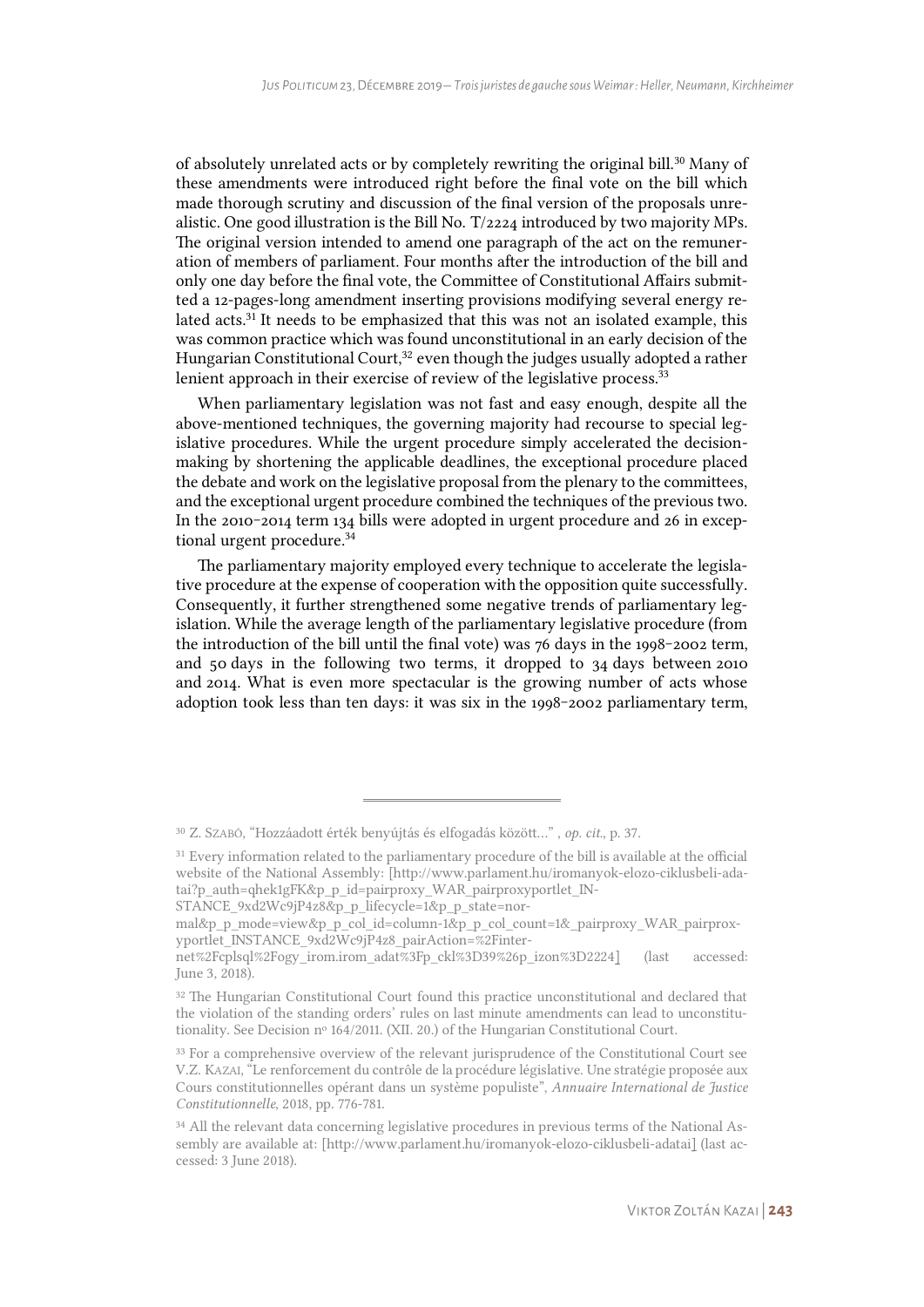35 and 37 in the following two terms, and 104 legislative acts were adopted in less than ten days between 2010 and 2014.<sup>35</sup>

#### *(Un)foreseen complications*

The instrumentalization of the legislative procedure satisfied the short-term political interests of the governing majority very well, since every major reform was successfully put in place in a spectacularly short time. However, this success came at a price. While the negative consequences did not manifest themselves immediately to the governing majority, they certainly had a negative impact on the work of the National Assembly and on the Hungarian legal system in general.

Unsurprisingly, the lack of adequate preparation and comprehensive plans led to hasty and unprofessional legislatives processes.<sup>36</sup> Consequently, the quality of parliamentary legislation deteriorated dramatically. One clear sign of this was the steady growth of amendments of freshly adopted legislation. For example, one third of the acts adopted in 2011 were amended within one year. Furthermore, eighteen legislative acts adopted in December 2011 were amended in the same month.<sup>37</sup> There was an increasing need to correct newly adopted acts before their entry into force because the government noticed major mistakes in the acts only after the final vote. This led to a chaotic situation which severely endangered legal security and made the preparation for the application of new legislation very difficult.<sup>38</sup>

In addition, by systematically avoiding meaningful public consultations and negotiations with the opposition, the government generated a lot of conflict with domestic and international organizations. The European Commission has initiated numerous infringement proceedings against Hungary since 2010, the Venice Commission has strongly criticized many of the major legislative packages of the government, the European Court of Human Rights has found several violations of the European Convention stemming from the newly adopted legislative measures and so on. Other European states, even the (supposedly) more developed constitutional democracies violate international standards quite often. This is not extraordinary. What is concerning however is that most of these conflicts could have been avoided had the Hungarian government been willing to conduct the necessary consultations before the introduction and adoption of legislative acts. The following example illustrates many anomalies of the legislative practice of the examined period.

Act no. CXXXIV of 2012 brought about a major reform to the tobacco industry. The original bill was submitted by eleven members of the Fidesz-KDNP coalition (not the government) and was quickly put on the agenda of an extraordinary session of the National Assembly. Surprisingly, the governing majority was willing to

<sup>35</sup> B. ORBÁN, "Pillanatkép az Országgyűlés törvényalkotási tevékenységéről – 2014", *Pro Publico Bono*, 4, 2014, p. 67.

<sup>36</sup> As Gajduschek notes, the lack of evidence-based rational preparation has always characterized the Hungarian legislative practice, after 2010 it has become prohibited to contradict the government's decision. Gy. GAJDUSCHEK, "Előkészítetlenség és utólagos hatásvizsgálat hiánya", in A. JAKAB and Gy. GAJDUSCHEK (dir.), *A magyar jogrendszer állapota*, MTA TK JTI, 2016, p 820.

<sup>37</sup> Z. SZABÓ, "Hozzáadott érték benyújtás és elfogadás között…", *op. cit.*, p. 31.

<sup>38</sup> I. PAPP, "Sarkalatos átalakulások. A régi és az új jogalkotási törvény összehasonlítása", *MTA Law Working Papers*, 11, 2015.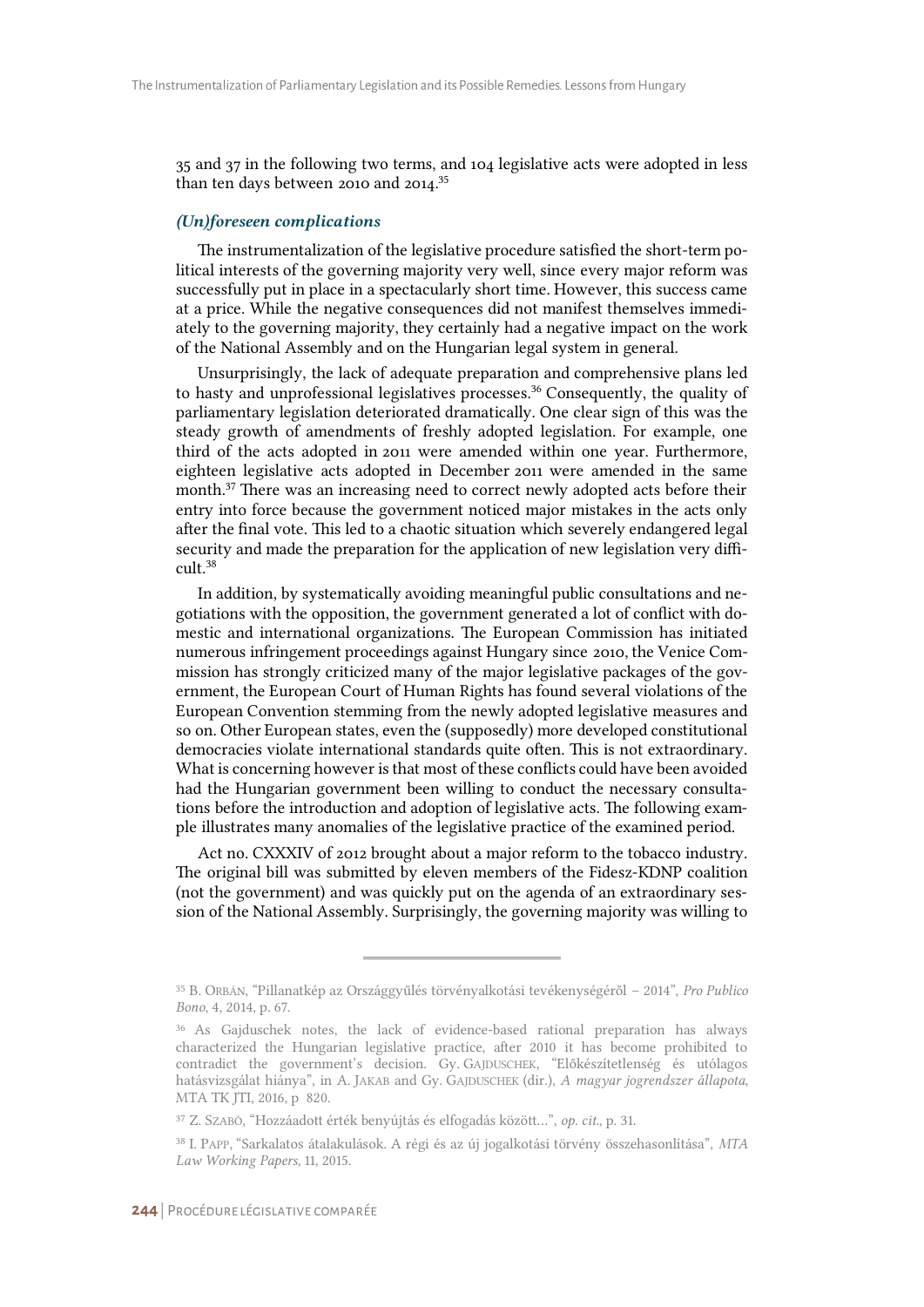wait for the opinion of the European Commission before the final vote. Even though the Commission did not raise any concerns regarding the reform, the interest organization of tobacco retailers vehemently advocated the amendment of the bill, but to no avail. The act was adopted only by the representatives of the Fidesz-KDNP majority in face of strong opposition from the minority groups. Subsequently, the European Court of Human Rights found a violation of the right to property of a tobacco retailer.<sup>39</sup> Following this came the amendment of this legislative act a little less than six months after its promulgation. Bill no. T/10881 was introduced again by individual MPs, including János Lázár, the then chief of the Fidesz PPG and state-secretary heading the Office of the Prime Minister. The proposal was pushed through parliament in roughly a month in the face of strong opposition from minority groups. Sick and tired of being systematically ignored by the majority, some opposition MPs relied on rather unconventional means of parliamentary communication and carried into the centre of the floor a large banner displaying the words "Here Operates the National Tobacco Mafia". The representatives were fined for having gravely disrupted parliamentary proceedings. These fines constituted a violation of their freedom of expression according to the European Court of Human Rights.<sup>40</sup>

## DIAGNOSIS: RECONCEPTUALISATION OF PARLIAMENT'S LEGISLATIVE FUNCTION

The practice of parliamentary legislation in Hungary after 2010 shows a picture which raises serious constitutional concerns. Nevertheless, it is important to realize that the Hungarian example is – in many respects – only the culmination and aggregation of several general patterns observed in many parliamentary regimes based on the majoritarian model of democracy. Although, it is undeniable, that the Hungarian case also shows the symptoms of an illiberal regime. According to black-letter constitutional law the parliament usually occupies a central place in the political decision-making and its legislative power is protected by constitutional safeguards. On certain occasions, even empirical figures can create the impression that legislatures do exercise strong legislative power. Such as the high number of bills introduced by individual MPs, the extent to which parliamentary committees amended the government proposals, and the number of initiatives by the opposition that made their way to the floor. However, the constitutional framework and the couple of promising figures serve only as camouflage hiding the real character of the system.

The underlying problem of parliamentary regimes based on the majoritarian model<sup>41</sup> of democracy lies within the extremely reduced decision-making autonomy of the legislature, which can easily result in the instrumentalization of the

<sup>&</sup>lt;sup>39</sup> Vékony v. Hungary, Appl. nº 65681/13, Judgment of 13 January 2015.

<sup>&</sup>lt;sup>40</sup> Karácsony and Others v. Hungary [GC], Appl. n<sup>os</sup> 42461/13 and 44357/13, Judgment of 17 May 2016. See also V.Z. KAZAI, "La liberté d'expression des députés et l'autonomie parlementaire en Hongrie. Un rapport conflictuel", *JP Blog*, March 23, 2018 [http://blog.juspoliticum.com/2018/03/23/la-liberte-dexpression-des-deputes-et-lautonomie-parlementaire-en-hongrie-un-rapport-conflictuel-par-victor-zoltan-kazai/] (last accessed: June 4, 2018).

<sup>&</sup>lt;sup>41</sup> This description of the majoritarian model is heavily influenced by the seminal work of Arend Lijphart. See A. LIJPHART, *Patterns of Democracy. Government Forms and Performance in Thirty-Six Countries*, New Haven, London, Yale University Press, 2012.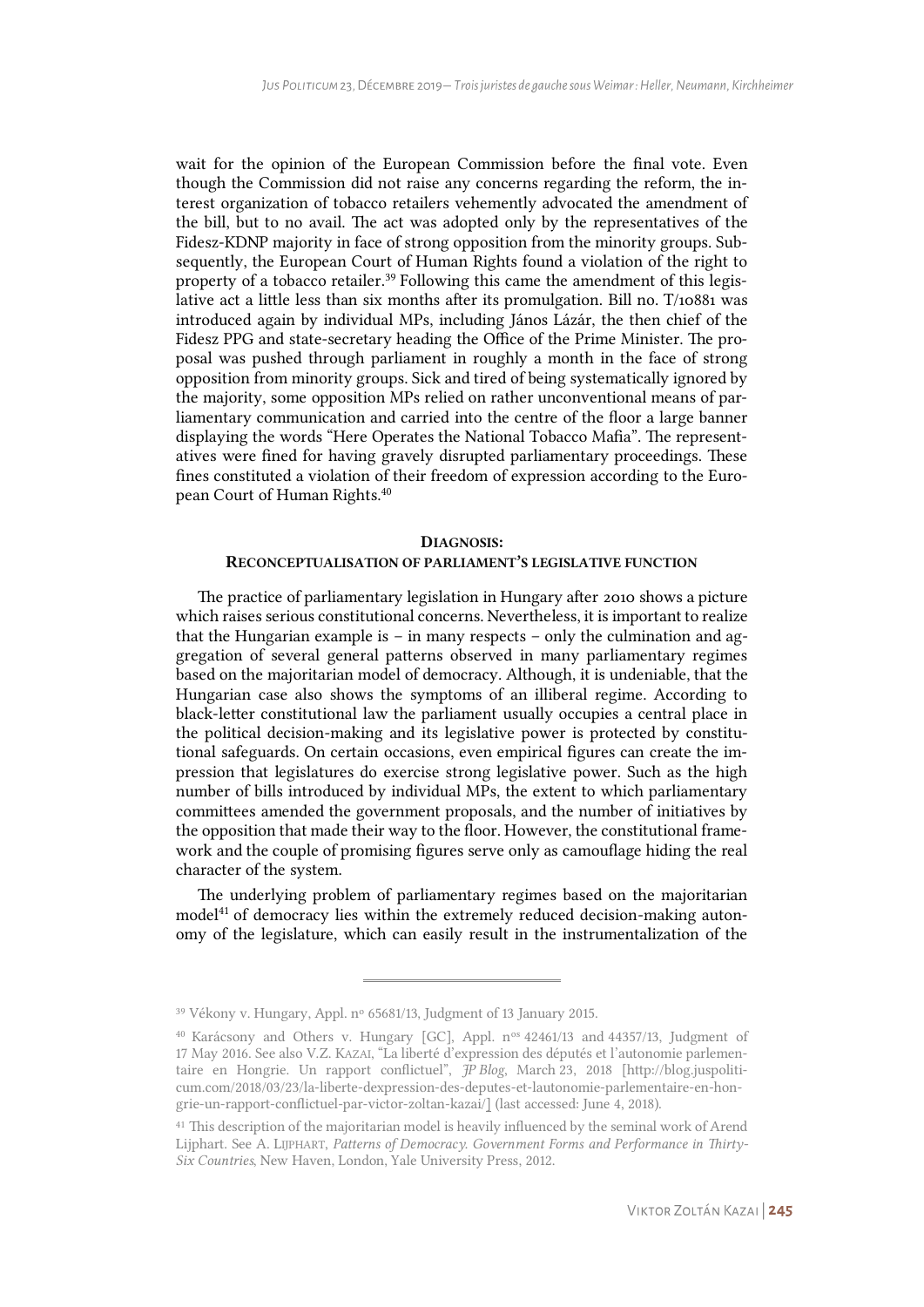legislative function by a majority government. The law-making procedure is meant to be a process of parliamentary will-formation while the final decision is supposed to represent the autonomous will of the legislature as an independent institution. Thus, the parliament can carry out its legislative function adequately only if it is able to distance itself to a sufficient degree from external actors, most importantly from the government. Obediently following the will of an external actor cannot be qualified as autonomous decision-making. Similarly, the unconditional implementation of the political program of the cabinet cannot be considered as parliamentary legislation. The parliament's legislative power is closely connected to its decisionmaking autonomy. "Fundamentally, the extent to which a legislature is an active and effective participant in the legislative process […] is directly tied to the degree of autonomy it enjoys".<sup>42</sup>

The decision-making autonomy of the parliament in the field of law-making is dependent on the following three factors: the institutional autonomy of the legislature, the personal autonomy of the MPs and the dominance of the majority in the legislative procedure. The first and second ones stem from the institutional design of parliamentary regimes and the character of developed party systems.<sup>43</sup> The third factor follows from a specific interpretation of the parliamentary legislative function. As far as the first factor is concerned, the constitutional framework of parliamentary regimes ensures that the cabinet usually enjoys the support of the parliamentary majority who shares the same political affiliation. Not supporting the government would amount to political suicide which contradicts the basic logic of the exercise of political power. As to the second factor, it is common knowledge that the free mandate of the deputies does not protect them from strong party pressure. In a developed party system, the deputies need to join PPGs if they want to exercise their rights effectively and have a political career, but consequently they have to submit to the party leadership. "Delegates who do not belong to a party faction are lost souls. Those who belong to a faction are soulless and still without a personal voice".<sup>44</sup>

The third factor stems from the generally accepted interpretation of the legislative function in a parliamentary system. It is usually noted without any surprise that in parliamentary regimes the government dominates the legislative work of parliament which is often summarized in the 90 percent rule: 90 per cent of the bills are tabled by the cabinet and 90 per cent of those bills are adopted.<sup>45</sup> This strong cohesion between the majority and the cabinet in the field of law-making is considered to be an inherent characteristic of parliamentary systems. It is acknowledged that the opposition plays an important role in other functions of the legislature (most notably the representative and the control functions), but legislation is primarily reserved for the majority.

<sup>42</sup> A. KREPPEL, "Legislatures", in D. CARAMANI (dir.), *Comparative Politics*, Oxford, Oxford University Press, 2011, p. 135.

<sup>43</sup> Here I rely on the work of Amie Kreppel who distinguishes between institutional autonomy (the independence of the legislature from the government) and partisan autonomy (the independence of the parliamentarian from the political party): A. KREPPEL, "Typologies and Classifications", in. S. MARTIN, T. SAALFELD and K.W. STRØM (dir.), *The Oxford Handbook of Legislative Studies*, Oxford University Press, 2014, pp. 92 *sqq*.

<sup>44</sup> A. SAJÓ and R. UITZ, *The Constitution of Freedom*, Oxford, Oxford University Press, 2017, p. 238. <sup>45</sup> *Ibid.*, p. 257.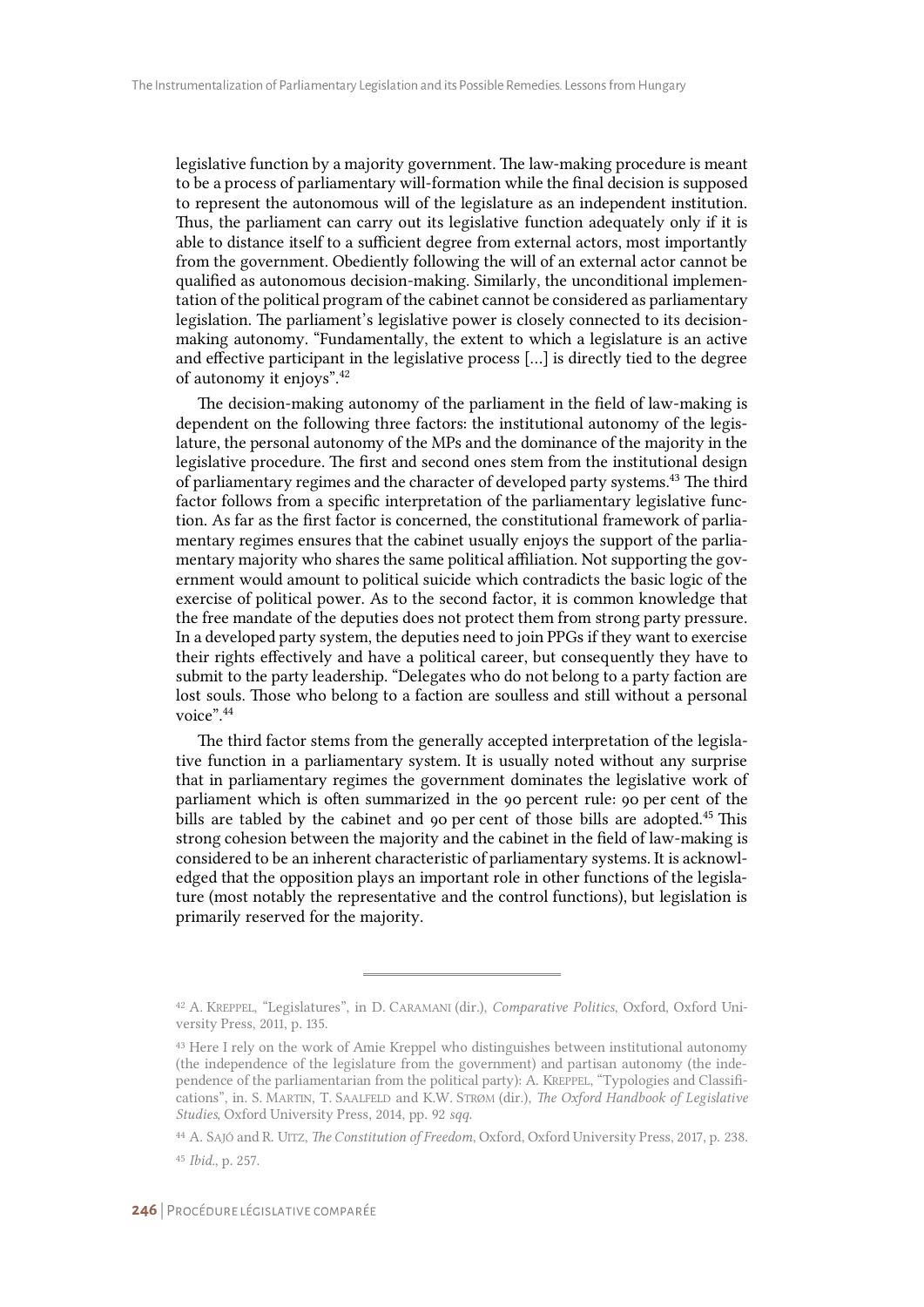In sum, the decision-making autonomy of the parliament is very limited in parliamentary regimes because (1) there is a strong cooperation between the parliamentary majority and the cabinet (institutional autonomy), (2) the deputies are submitted to the political pressure of their parties (partisan autonomy) and (3) the legislative function is usually considered to belong to the majority. If all these factors are united and combined with a majoritarian model of democracy, the parliament can easily find itself completely deprived of its decision-making autonomy. Moreover, the entry into office of illiberal political leaders will most certainly strip the legislature of any meaningful role in the legislative process. These factors cannot be changed easily, so any radical alteration of them in the near future is unrealistic. Nevertheless, the identification of these factors can show the direction of future reforms to avoid or reverse the instrumentalization of parliamentary legislation.

First, the parliament's legislative function needs to be reinterpreted and this reconceptualization needs to be generally accepted in parliamentary regimes. On the one hand, it should become more widely accepted that the different functions of parliament are strongly interrelated. On the other hand, the opposition and minority groups should be granted a more important role in law-making. Modern legislatures carry out various functions, legislation being only, and often not even the most dominant, one of them. Regarding the reinterpretation of parliamentary lawmaking, the representative and the control functions are most relevant. Parliaments are numerous and plural institutions, because they are meant to represent the values, interests and opinions of different social groups. Exactly because of this representative capacity, the legislature is an ideal forum of political debate on the most important political issues concerning the whole society. Legislatures are also designed to exercise political control over the government and call to account the members of the cabinet if they stray too far from the interests of the society.

Even though it is theoretically possible to make a distinction between the different functions of parliament, it needs to be noted that the legislature does not cease to be a representative institution and does not stop being responsible for controlling the government even when it exercises its legislative function. On the contrary, the law-making procedure provides an excellent opportunity to closely scrutinize the legislative proposals of the government and make sure that the ministers carry out their responsibilities in conformity with the political interests of the society. In this sense, the parliamentary law-making could be seen as a sort of *ex ante* control (contrary to the traditional *ex post* parliamentary control). In addition, the legislative debate is a perfect forum to show the real plural character of parliament and let all the political values, opinions and interests be voiced on the floor and in the committees.

It goes undisputed that parliamentary minority and opposition play a very important role in the representative and control functions. Consequently, if it becomes accepted that the legislative, representative and control functions of the parliament are closely intertwined, it should follow that the majority cannot enjoy uncontested dominance in the legislative procedure anymore, while the opposition is relegated to the area of control and representation. Majority and opposition have to exercise the legislative function together with reasonable differences regarding their rights.

Second, enhancing the institutional autonomy of the parliament in the field of law-making implies a higher degree of independence from the government. If it results from the institutional design of parliamentary systems that the majority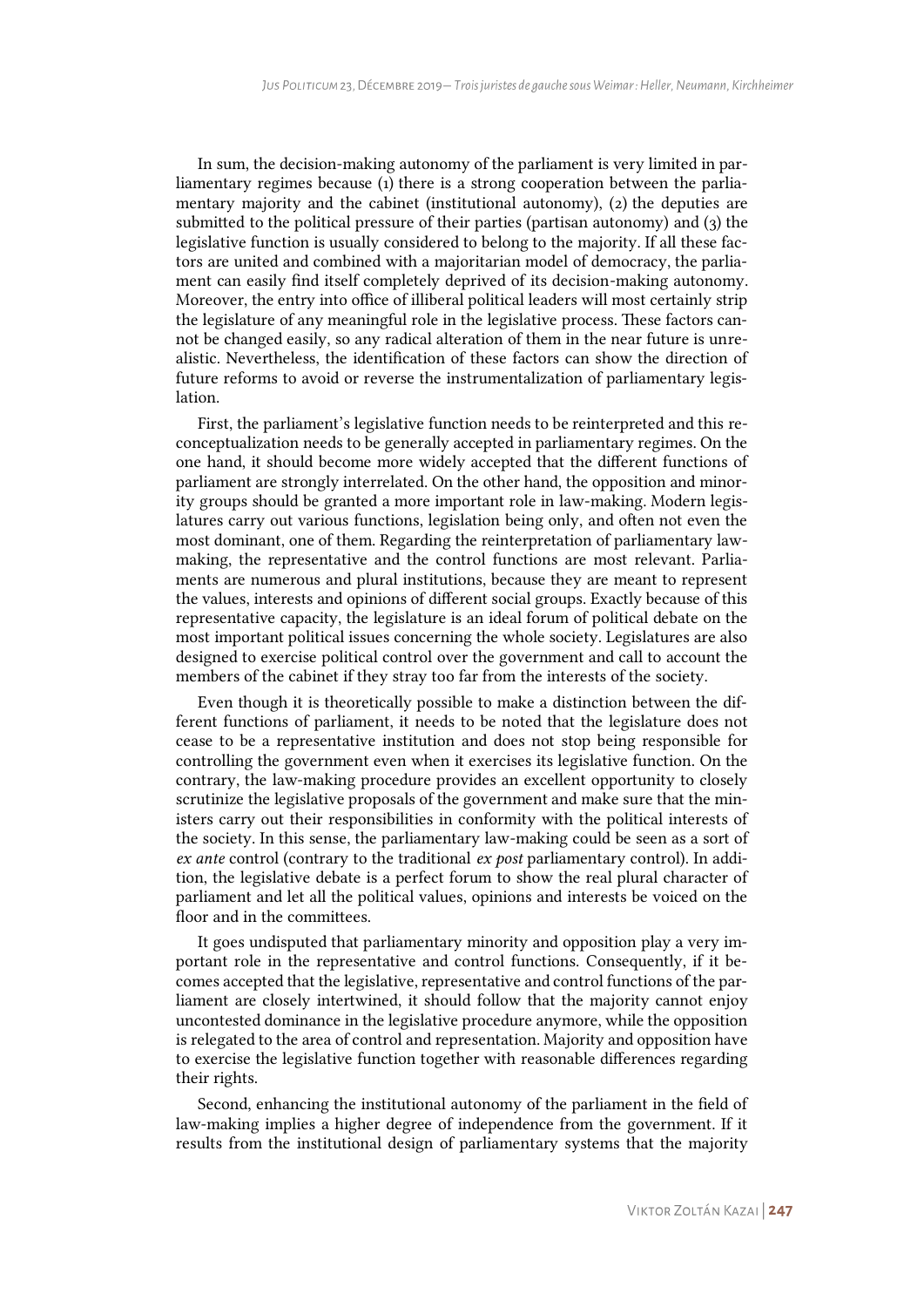and the cabinet constitute one fused political power centre, then the logical solution is to strengthen the rights of the opposition and the minority to effectively participate in and influence the outcome of the legislative procedure. In this sense, empowering the opposition means enhancing the institutional autonomy of parliament.<sup>46</sup>

Third, the decision-making autonomy of the parliament can be increased if individual MPs are ready to work with each other along specific political issues regardless of their political affiliation. Such cross-party cooperation is imaginable only if MPs are not tied to their PPGs exclusively, but are allowed to work independently to a certain extent. This requires, on the one hand, the diversification of the MPs' identity, that is, to identify themselves not only as members of a political party, but also as advocates of women's rights, environmental protection and other important political issues. On the other hand, the cross-party cooperation needs to be supported by institutional means which give MPs the opportunity to effectively exercise certain rights collectively even outside a PPG (non-party parliamentary groups).

In sum, the instrumentalization of the parliamentary legislative function can be avoided or reversed if steps are taken in the following directions. First, the reconceptualization of the legislative function and its merging with the representative and control functions. Second, the enhancement of parliamentary institutional autonomy *vis-à-vis* the government by strengthening the opposition. Third, the liberation of MPs from the yoke of their PPGs and the creation of an adequate institutional framework for cross-party cooperation.

#### REMEDIES: SOME PROPOSALS FOR REFORM

Many legislative reforms in the past few years from Greece through Ireland to France were driven by the purpose of strengthening the legislative function of the parliament.<sup>47</sup> The employed solutions included the restriction of government's agenda powers, the empowerment of the opposition and minority groups, providing more opportunities for cross-party cooperation among others. Even though such comprehensive institutional reforms do not occur very often, parliamentary rules, i.e. "the set of formal rules that govern the conduct of politics in the parliamentary arena, including parliament's relation with other bodies and the public" are subject to frequent and massive changes.<sup>48</sup> Despite the fact that parliaments have to cope with more or less similar difficulties, a great variety of parliamentary

<sup>46</sup> Beyme also noted that the degree of parliamentary autonomy is dependent on the share of the opposition in parliamentary legislation. K. VON BEYME, *Parliamentary Democracy. Democratization, Destabilization, Reconsolidation, 1789-1999*, Houndmills, Macmillan, 2000, p. 92.

<sup>47</sup> See for example P. FOUNDETHAKIS, "The Hellenic Parliament. The New Rules of the Game", *The Journal of Legislative Studies*, 9/2, 2003, pp. 85-106; C. LYNCH *et al*., "Dáil Reforms Since 2011: Pathway to Power for the 'Puny' Parliament?", *Administration*, 65/2, 2017, p. 37-57; J.-É. GICQUEL, "Les effets de la réforme constitutionnelle de 2008 sur le processus législatif", *Jus Politicum*, 6, 2011 [http://juspoliticum.com/article/Les-effets-de-la-reforme-constitutionnelle-de-2008-sur-leprocessus-legislatif-384.html].

<sup>48</sup> U. SIEBERER *et al.*, "Mapping and Explaining Parliamentary Rule Changes in Europe. A Research Program", *Legislative Studies Quarterly*, 41/1, 2016, pp. 63-64.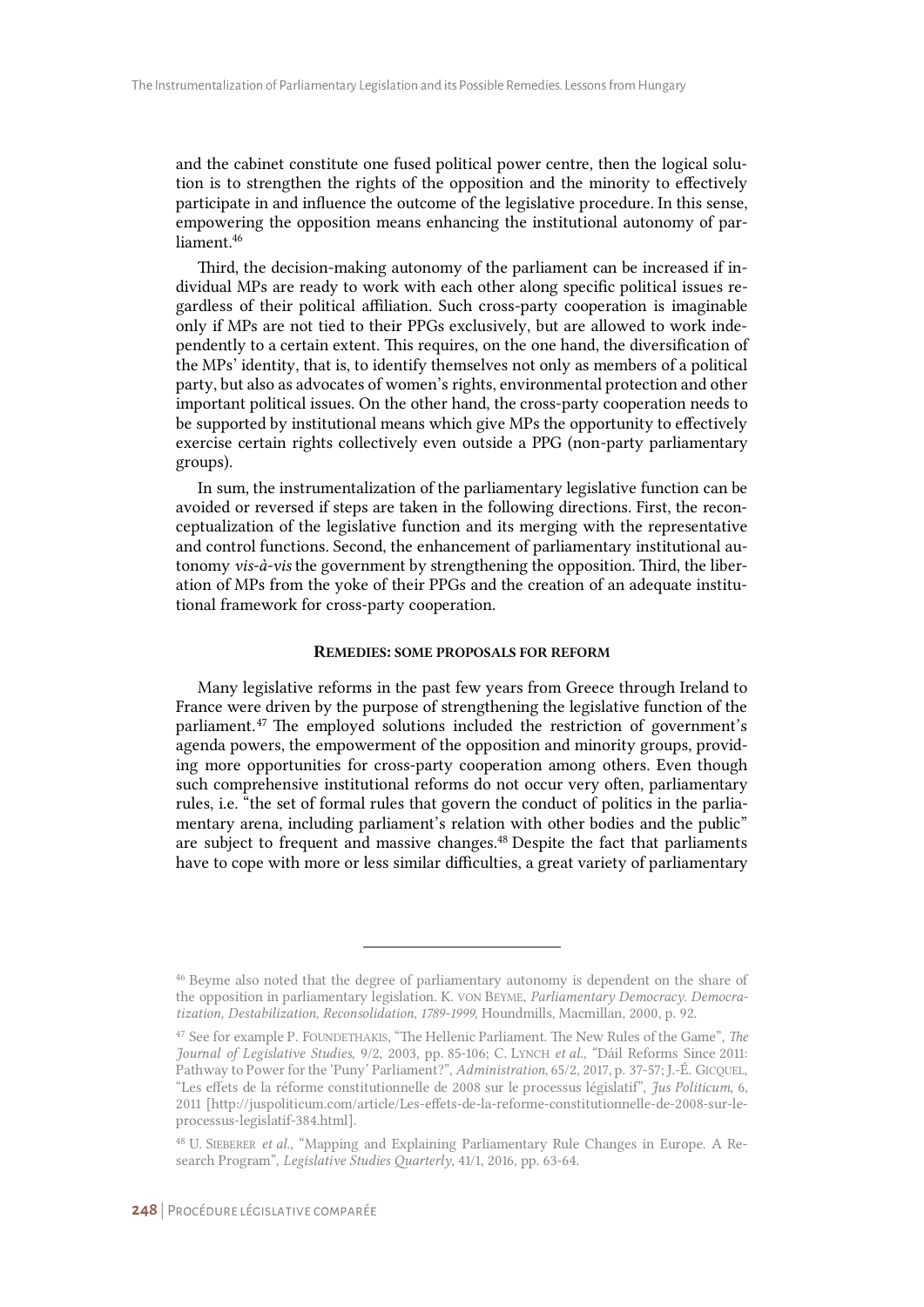rules can be observed in the different jurisdictions.<sup>49</sup> Nevertheless, the directions of parliamentary reforms can be identified. Using the terminology of Sieberer *et al.*, efficient changes serve parliament as such, including all actors of the decision-making (e.g. gaining more power in EU legislation). Distributive changes allocate more rights and opportunities to some actors of the parliamentary procedure at the expense of others along the following dimensions: majority – minority, parliament – government, party leaders – backbenchers.<sup>50</sup> This very brief glimpse on the change of parliamentary rules suggests that advocating institutional reforms is not a completely hopeless endeavour.

Indeed, even in Hungary parliamentary reforms were put in place gradually from 2010, bringing about some positive changes as well. A new act on legislation and a separate act on public consultation were adopted in 2010.<sup>51</sup> The Fundamental Law of Hungary (the new constitution) entered into force in 2012 which did not change significantly the constitutional position of the legislature. A completely new act on the National Assembly<sup>52</sup> was adopted in 2012 which introduced a new, statutory level of parliamentary rules. Certain subject matters, such as the internal organization of the National Assembly, its operation and sessions, the status and remuneration of MPs and so on, moved to the level of statutory law, while all the other, mostly procedural, issues were left in the Rules of Procedure until 2014 when it was replaced by a new one.<sup>53</sup> The adoption of the new Rules of Procedure is seen as a step in the direction of consolidation and normalization of the practice of parliamentary legislation.<sup>54</sup> In the following few pages the article presents the broad contours of some reform proposals to remedy and avoid future instrumentalization of the legislative procedure. The relevant changes brought about by the new regulation will be briefly discussed where necessary.

#### *Normalization of legislative production*

As a reaction to the dominance of decree regulation during the socialist dictatorship, after 1990 the scope of parliamentary legislation was extended to a large extent.<sup>55</sup> As the workload of the National Assembly was increasing, efficiency requirements started to dominate the parliamentary work at the expense of careful examination and deliberation of legislative proposals. Hasty and superficial legislative procedures produce low-quality acts which require continuous amendment and "maintenance" of the legal system leading to further increase of the workload. This is a vicious circle.

According to the long-standing practice and interpretation, the National Assembly's legislative power is general and open, meaning that every matter can be

<sup>49</sup> C. MÜLLER and U. SIEBERER, "Procedure and Rules in Legislatures", in S. MARTIN, T. SAALFELD and K.W. STRØM (dir.), *The Oxford Handbook of Legislative Studies*, Oxford, Oxford University Press, 2014, p. 315.

<sup>50</sup> U. SIEBERER *et al.*, "Mapping and Explaining Parliamentary Rule Changes in Europe. A Research Program", *op. cit.*, p. 72.

<sup>51</sup> Act CXXX of 2010 on legislation and Act CXXXI of 2010 on the public participation in the preparation of legislation.

<sup>52</sup> Act XXXVI of 2012 on the National Assembly.

<sup>53</sup> Resolution 10/2014 (II. 24.) on certain provisions of the Rules of Procedure.

<sup>54</sup> Z. SZABÓ, "A parlamenti jog változásai", *MTA Law Working Papers*, n<sup>o</sup> 25, 2014.

<sup>55</sup> Á. RIXER, "Az újabb jogalkotás jellegzetességei", *op. cit.*, p. 37.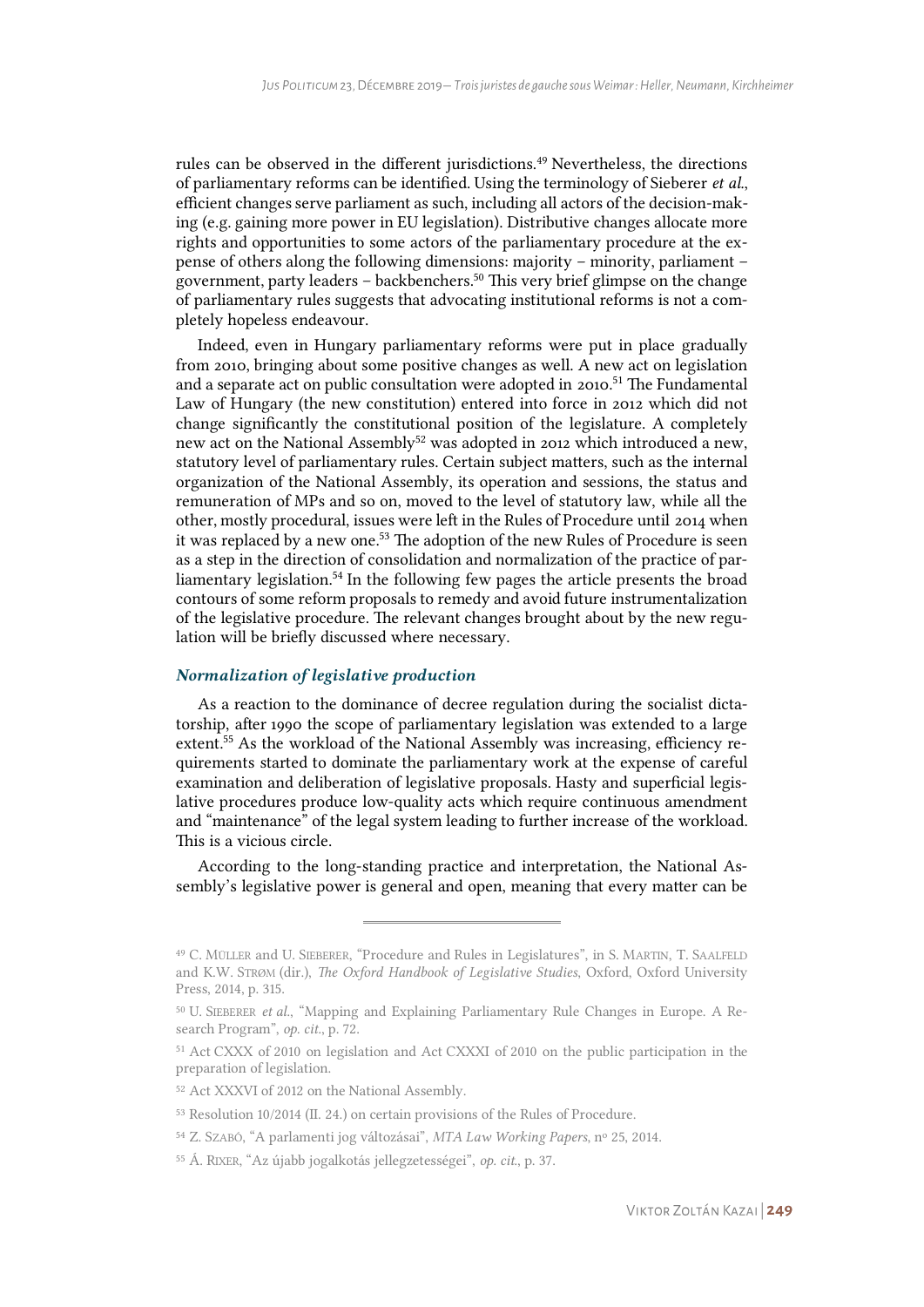subject of parliamentary legislation even if it was previously regulated by the government. As a result, parliamentary acts are full of technical issues which could be left to the government to regulate without any concern. The high quality of the legislative procedure can only be guaranteed if the legislature can dedicate enough time and attention to the legislative proposals. However, this is impossible if every minor detail is regulated by the parliament.

This is why, even if it sounds paradoxical at first,<sup>56</sup> the scope of the parliamentary legislative power has to be strictly limited for the protection of parliament's legislative function itself.<sup>57</sup> It has to extend to every major political decision concerning the society as a whole. All the other issues, however, must be delegated to the regulatory competence of other organs. Article 15 of the Fundamental Law provides that "Government […] shall exercise all the functions and powers which are not expressly conferred by the Fundamental Law or the law on other organs." With careful interpretation this provision could be the basis for positive changes, keeping the right to decide on the most important political matters in the hands of the parliament, but allocating everything else to the government and other regulatory organs.

Of course, adequate democratic control and judicial review over such regulations are and will always be necessary. Nevertheless, this solution could be beneficial to both political branches; the legislature could conduct more detailed and careful legislative procedures and the government would have enough flexibility and room to implement many elements of its political program without parliamentary authorisation. Thus, a new form rationalisation of the parliamentary legislative power is needed.

#### *The reanimation of public consultations*

The new acts on legislation and public consultation adopted in 2010 put much emphasis on the preparation of bills. As it was discussed already above, despite these seemingly positive normative changes, the government systematically avoided the involvement of the public in the preparation of legislative proposals. The techniques were to simply ignore the legally regulated forms of public consultation and employ unregulated means (e.g. national consultation) and to submit the bill to the parliament through individual MPs. The following two solutions may be offered to remedy the anomalies of this practice.

First, the government's obligation to prepare and submit to parliament legislative proposals should be extended to every major institutional, economic and social reform. It may be argued that theoretically the government's entitlement to initiate legislation is problematic in light of the separation of powers principle.<sup>58</sup> However, it needs to be acknowledged that the regulation of some matters, especially major reforms requires such a comprehensive planning and detailed preparation which

<sup>56</sup> This suggestion may be counterintuitive, especially in light of negative experiences with extensive delegation, if not abdication, of parliamentary legislative power between the two world wars and the subsequent constitutional reforms for example in Germany and France. See Lindseth. But a healthy balance needs to be found between two extremes.

<sup>57</sup> See P. SMUK, "Az Országgyűlés hatáskörgyakorlása az Alaptörvény hatalommegosztási rendszerében", *Iustum Aequum Salutare*, XII/4, 2016, p. 79.

<sup>58</sup> A. SAJÓ and R. UITZ, *The Constitution of Freedom*, *op. cit.*, p. 287.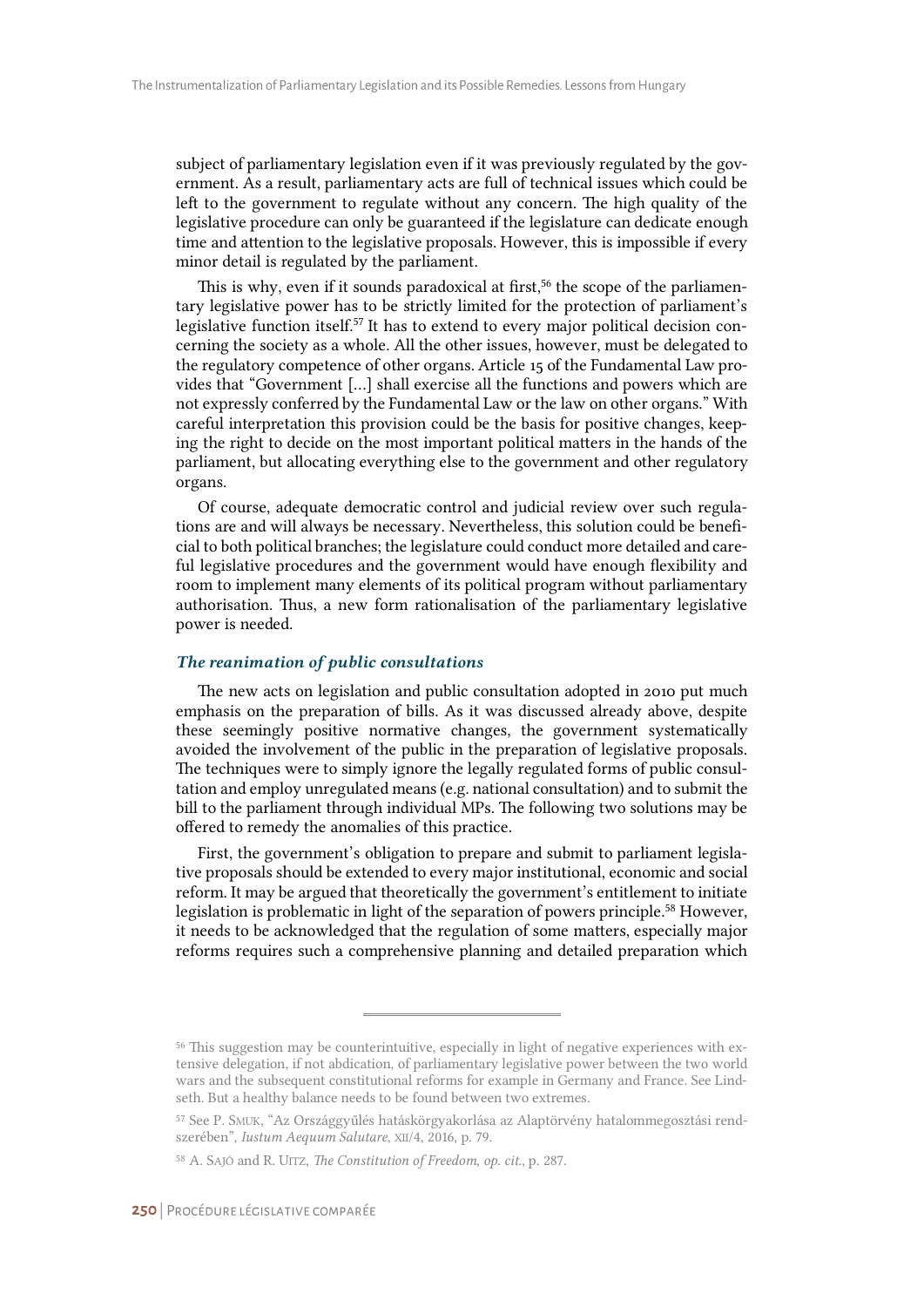only the government and the public administration are able to carry out. In addition, the law itself puts much responsibility on the shoulders of the government to conduct a thorough preparation before the introduction of bills, namely to make a preliminary impact assessment, to publish the bill for public evaluation and to conduct public consultations.

The Fundamental Law already expressly stipulates that the Government shall submit the legislative proposals required for the implementation of the Fundamental Law to the National Assembly.<sup>59</sup> Moreover, the Constitutional Court raised concerns as early as 2011 regarding the practice of introducing major legislative packages by individual MPs for their lack of capacity to conduct an adequate preparation, suggesting that it was the duty of the government to submit such proposals. $60$ It follows logically then that the next step could be the constitutional obligation of the government to prepare and submit to the parliament every major institutional, economic and social legislative package.

Second, even if the government manages somehow to circumvent its legal obligation, it should be ensured that some form of public participation can take place in the course of the parliamentary procedure. This would serve the interests of the legislature for the following reasons. First, individual MPs could acquire a lot of useful information from a wide range of participants, such as experts, scholars, representatives of civil society organizations and the business sector and so on, which would mitigate the information asymmetry between parliamentarians and the government. Second, external participants who approach the legislative proposals from a different perspective, could contribute to the close scrutiny of bills, especially if submitted by the cabinet $61$ . Third, channelling public participation into the parliamentary procedure may potentially bring parliament and the people closer to each other as a sort of response to the critiques of representative democracy.<sup>62</sup>

Within the legislature the most adequate and most common venue for public participation are the committees (or subcommittees).<sup>63</sup> Standing committees play an important role in the legislative procedure, because they have the right to scrutinize and deliberate on legislative proposals, modify their content to a lesser or greater degree and influence the direction of the subsequent phases of the procedure. Therefore, it is of no surprise that committee public hearings exist in many jurisdictions already.

The new Rules of Procedure of the National Assembly has redesigned the legislative procedure and further enhanced the role of the committees. One of the major changes is that the detailed debate on the bills was moved from the plenary to the standing committees who retained the right to scrutinize and propose amendment to the bills. In addition, standing committees are entitled to discuss any matter falling within the ambit of their competence and submit an opinion to the plenary.

<sup>59</sup> Point 4 (closing provisions) of the Fundamental Law of Hungary.

<sup>60</sup> Decision 61/2011. (VII. 13.) of the Constitutional Court of Hungary.

<sup>61</sup> K. STRØM, "Parliamentary Committees in European Democracies", *The Journal of Legislative Studies*, 4/1, 1998, p. 54.

<sup>62</sup> P. MIKULI and G. KUCA, "The Public Hearing and Law-Making Procedures", *Liverpool Law Review*, 37/1, 2016, p. 6.

<sup>63</sup> *Ibid.*, p. 8.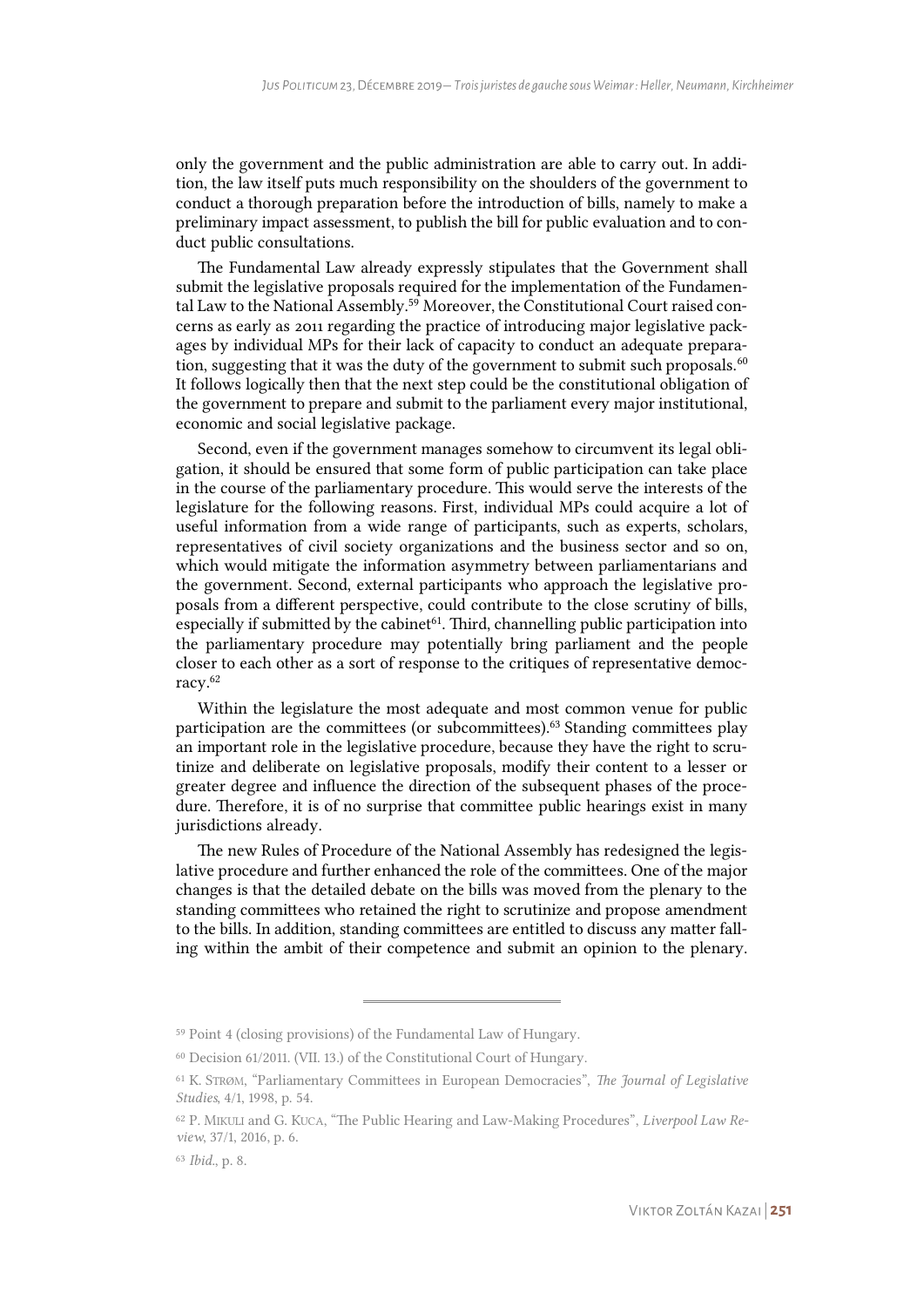Even though only MPs can be committee members, the chair have the right to invite experts to the sessions (also upon the initiative of the members). So public hearing as such is not regulated, let alone prescribed, by the parliamentary rules, some sort of public participation is still possible in the law-making procedure.

Future parliamentary reforms should institutionalize the public committee hearings in the legislative procedure with a special focus on the following guarantees. Public hearings should be mandatory in every case when the government introduces a major legislative package or/and a qualified minority of MPs so request. It has to be ensured that the participants of the public hearing represent a great variety of different interests, opinions and have the necessary expertise. Minority and opposition MPs should be entitled to invite a certain number of participants as well. Based on the negative experience of other countries, every step needs to be taken to avoid the domination of these public hearings by a narrow group of influential associations (the so-called elite capture).<sup>64</sup>

#### *The revival of cooperation with the opposition*

The Hungarian parliamentary rules give some important rights to the opposition which can be exercised independently of or even contrary to the will of the majority. However, the vast majority of these rights are related to the control function of the parliament.<sup>65</sup> As far as the opposition's opportunities to participate in the legislative procedure are concerned, some of their rights can be exercised by every individual MP, such as the right to initiate a bill or the right to propose amendments. Others are allocated to the parliamentary factions, for example the leader of the parliamentary group is entitled to ask the plenary to consider a limited number of amendments which did not win support in the standing committees. Opposition factions enjoy a couple of additional prerogatives, mainly related to the debate. The most powerful guarantees protecting the minority in the law-making procedure are those rules which are based on the logic of qualified majority decision, such as the two-thirds majority requirement for the adoption of cardinal laws or the application of urgent legislative procedure.

The underlying problem is that most of these rights and guarantees are not legally defined as opposition prerogatives, even though it is widely acknowledged that they serve the protection of the minority from the oppression of the majority and the effective participation of the opposition in the decision-making procedure. Consequently, these rights and guarantees can easily be rendered meaningless by the majority. For example, opposition legislative proposals and amendments are filtered out by the majority representatives in the standing committees without any difficulty. Also, if the governing parties win two-thirds of the seats in the Hungarian National Assembly, qualified majority requirements lose their function. As it was discussed above, the Fidesz-KDNP coalition did not shy away from abusing its

<sup>64</sup> D. HALPIN, I MACLEOD and P. MCLAVERTY, "Committee Hearings of the Scottish Parliament: Evidence Giving and Policy Learning", *The Journal of Legislative Studies*, 18/1, 2012, pp. 1-20; R. EISING and F. SPOHR, "The More, the Merrier? Interest Groups and Legislative Change in the Public Hearings of the German ParliSmukamentary Committees", *German Politics*, 26/2, 2017, pp. 314-333.

<sup>65</sup> P. SMUK, "Az Országgyűlés hatáskörgyakorlása az Alaptörvény hatalommegosztási rendszerében", *op. cit.*, p. 81.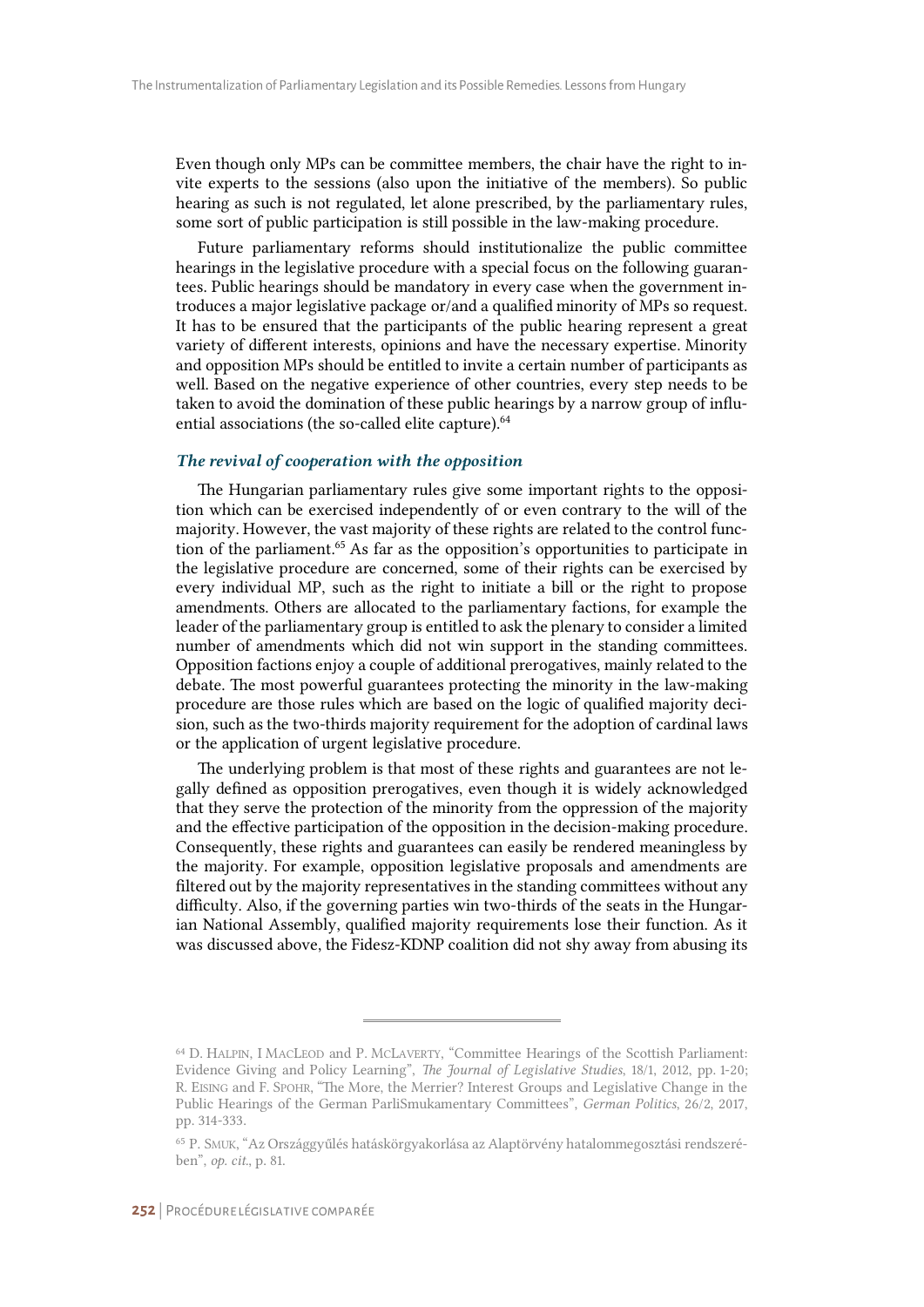power at the expense of the minority by relying on its very strong parliamentary support.<sup>66</sup>

It is true that the new Rules of Procedure of the National Assembly introduced some positive changes which have the potential to normalize the practice of lawmaking in the long run. In general, the regulation has become more sophisticated and the legislative procedure, as a whole, more complex. The role of the committee stage has been enhanced by moving the detailed debate to the standing committees and charging them with the examination of the compatibility of the bill with constitutional and international standards. MPs have got a little more time to submit amendments. Some guarantees were introduced to prevent the misuse of amendments (i.e. redrafting the whole bill before the final vote). The application of special legislative procedures (exceptional and urgent procedures) have been limited. Overall, many changes point in the direction of consolidation. (N.B. the new Rules of Procedure was adopted at the end of the first term of the Fidesz-KDNP government when most of their major reforms were already put in place and the general elections were coming.)

These positive changes however did not remedy the underlying problem, namely, that the majority, especially a two-thirds majority, can easily render all the rights and guarantees of the opposition meaningless. Therefore, as a first step, some of the of the rights and guarantees protecting the position of the minority in the legislative procedure need to be clearly identified as opposition prerogatives $67$ . The Hungarian regulation already contains a short definition of opposition<sup>68</sup> and certain rights are expressly allocated to opposition MPs and factions, but they do not cover the most important rights which could guarantee the effective participation of the minority in the law-making procedure. As a second step, the logic of the regulation of minority rights should shift from a formal/mathematical to a substantive approach.<sup>69</sup> That is, the opposition should remain able to exercise some of its most important prerogatives even if the governing parties have a qualified majority. For example, it could be stipulated that the requirement of a two-thirds majority for adoption of cardinal laws change automatically to three-fourth if the governing parties have enough representatives to adopt the law alone. Alternatively, the Constitutional Court may also adopt a more robust interpretation of the qualified majority requirements and strike the down the law if the governing majority abuses its dominant position.

It is important to emphasize that strengthening the position of the minority in the legislative process does not question the right of the majority to implement its political program as the winner of the elections. It is only about creating some distance between the parliament and the government. Empowering the opposition in the law-making procedure can lead to the increase of parliament's institutional autonomy. Also, it is definitely not argued that the opposition should be free to

<sup>66</sup> See also J. PETRÉTEI, "A kétharmados parlamenti többség hatása a törvényhozásra", *Jog, állam, politika*, 3, 2011; Z. POZSÁR-SZENTMIKLÓSY, "Supermajority in Parliamentary Systems – A Concept of Substantive Legislative Supermajority: Lessons from Hungary", *Hungarian Journal of Legal Studies*, 58/3, 2017.

<sup>67</sup> By building ont he French or the German examples.

<sup>68</sup> Opposition Member: a Member who does not belong to a parliamentary group supporting the Government and who is not a nationality Member. Article 158 (5) of the Rules of Procedure.

<sup>69</sup> Z. POZSÁR-SZENTMIKLÓSY, "Supermajority in Parliamentary Systems – A Concept of Substantive Legislative Supermajority: Lessons from Hungary", *op. cit.*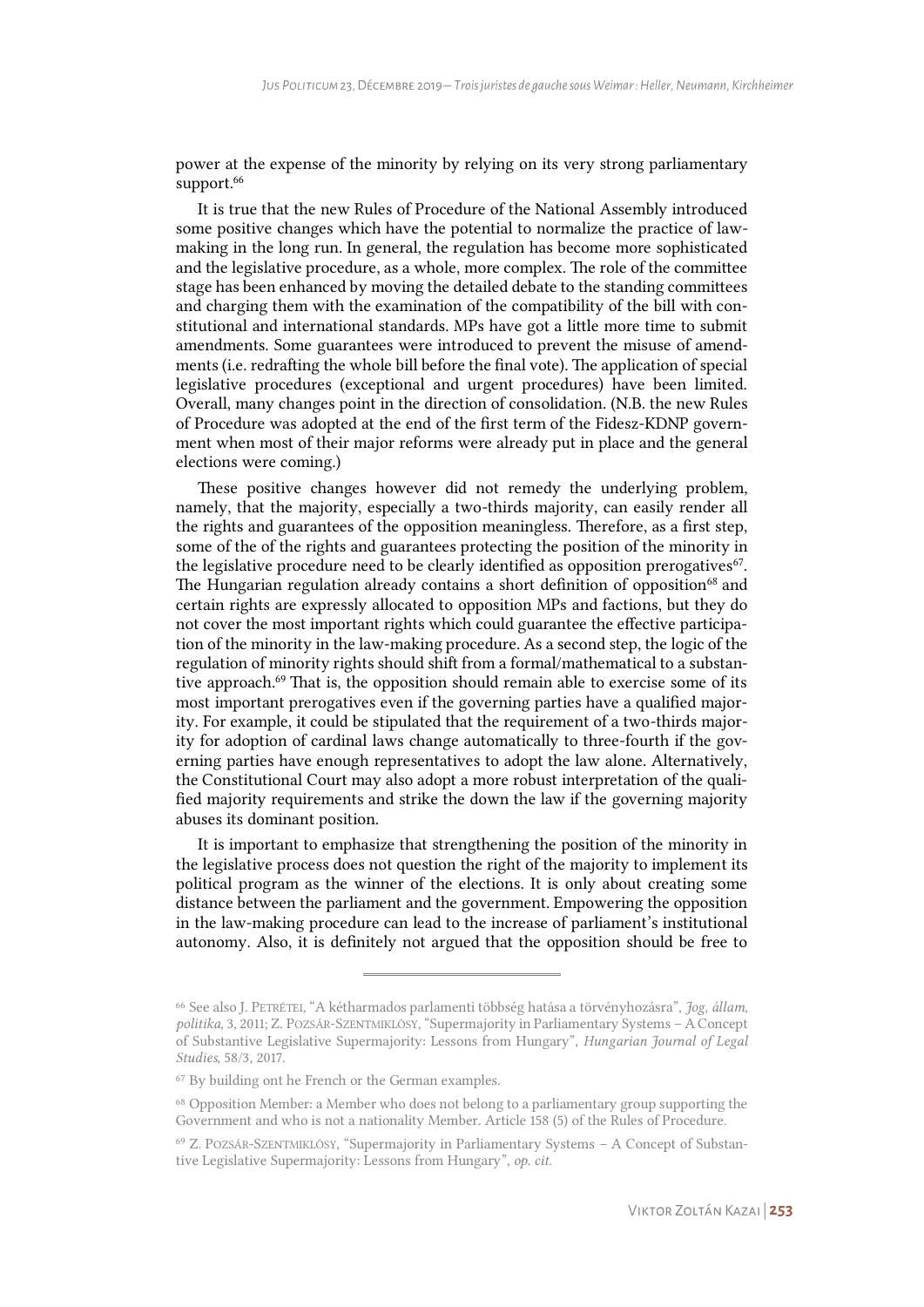obstruct the work of the parliament and block the implementation of the government's legislative program – not that it would be a realistic threat in light of the practice of legislation.<sup>70</sup> However, a healthy balance can certainly be found between the two extremes: a chaotic parliament dominated by an obstructionist opposition and the law-making factory operating as a subsidiary of the cabinet.

Theoretical and empirical research suggest that granting the opposition meaningful opportunities of participation can actually enhance the cooperation between the majority and minority and the smooth functioning of the parliament.<sup>71</sup> On the contrary, systematically ignoring and side-lining the opposition can create frustration among the minority groups leading to grave and frequent disruptions of the of parliamentary process – as the Hungarian example shows very well.<sup>72</sup>

The other way to revive the cooperation with the opposition is to promote nonparty and cross-party forms of cooperation which do not see opposition as conflict. Instead, they encourage individual MPs and PPGs to work together along certain political issues regardless of their political affiliation.<sup>73</sup> Parliamentary rules usually grant some rights to individual MPs or a qualified minority which representatives can exercise collectively regardless of their political affiliation. For example, in the Hungarian National Assembly nothing prevents an opposition and a majority MP from introducing a bill together. However, as long as individual MPs are closely tied to their parliamentary groups, they will not have any incentive to cooperate with representatives from the other side of the hemicycle.

MPs without a parliamentary group are usually powerless. This is why the opportunity of independent MPs to effectively participate in the law-making process is very limited. As it was mentioned above, the 2010-2014 term witnessed the split of two parliamentary parties: the Democratic Coalition (DK) seceded from the Hungarian Socialist Party (MSZP) and the Dialogue for Hungary (PM) left the Politics Can Be Different (LMP). Between 2014 and 2018 four parties (PM, DK, Liberals and Together) could not form a PPG. Their representatives were independent members without any hope of becoming able to exercise faction prerogatives. Consequently, there was an increasing gap between parliamentary groups and political

<sup>70</sup> See e.g. the successful adoption of the administrative judicial reform despite the opposition's efforts to obstruct the legislative process. V.Z. KAZAI, "*Administrative Judicial Reform in Hungary: Who Gives a Fig about Parliamentary Process?", VerfBlog, May 1, 2019 [*https://verfassungsblog.de/administrative-judicial-reform-in-hungary-who-gives-a-fig-about-parliamentaryprocess/]. See also footnote 36.

<sup>71</sup> U. SIEBERER and W.C. MÜLLER, "Explaining Reforms of Parliamentary Minority Rights. The Theoretical Framework with Case Study Application", *West European Politics*, 38/5, 2015, pp. 1005, 1011; P. NORTON, "Making Sense of Opposition", *The Journal of Legislative Studies*, 14/1, 2008, p. 246; in the Hungarian context see: J. PETRÉTEI, "A kétharmados parlamenti többség hatása a törvényhozásra", *op. cit*., p. 9; Although we can find counterarguments as well, for example Vidal-Naquet concludes that despite the 2008 constitutional reform the opposition in the French National Assembly did not manage to adopt a more constructive role. See A. VIDAL-NA-QUET, "Le renouveau de l'opposition", *Pouvoirs*, 146, 2013, pp. 133-147.

<sup>72</sup> V.Z. KAZAI*, "The Emerging Trend of Parliamentary Performance: Freedom of Expression in the Hungarian National Assembly", VerfBlog,* February 2, 2018, available at: [https://verfassungsblog.de/the-emerging-trend-of-parliamentary-performance-freedom-of-expression-inthe-hungarian-national-assembly/].

<sup>73</sup> P. NORTON, "Making Sense of Opposition", *op. cit.*, pp. 240-241.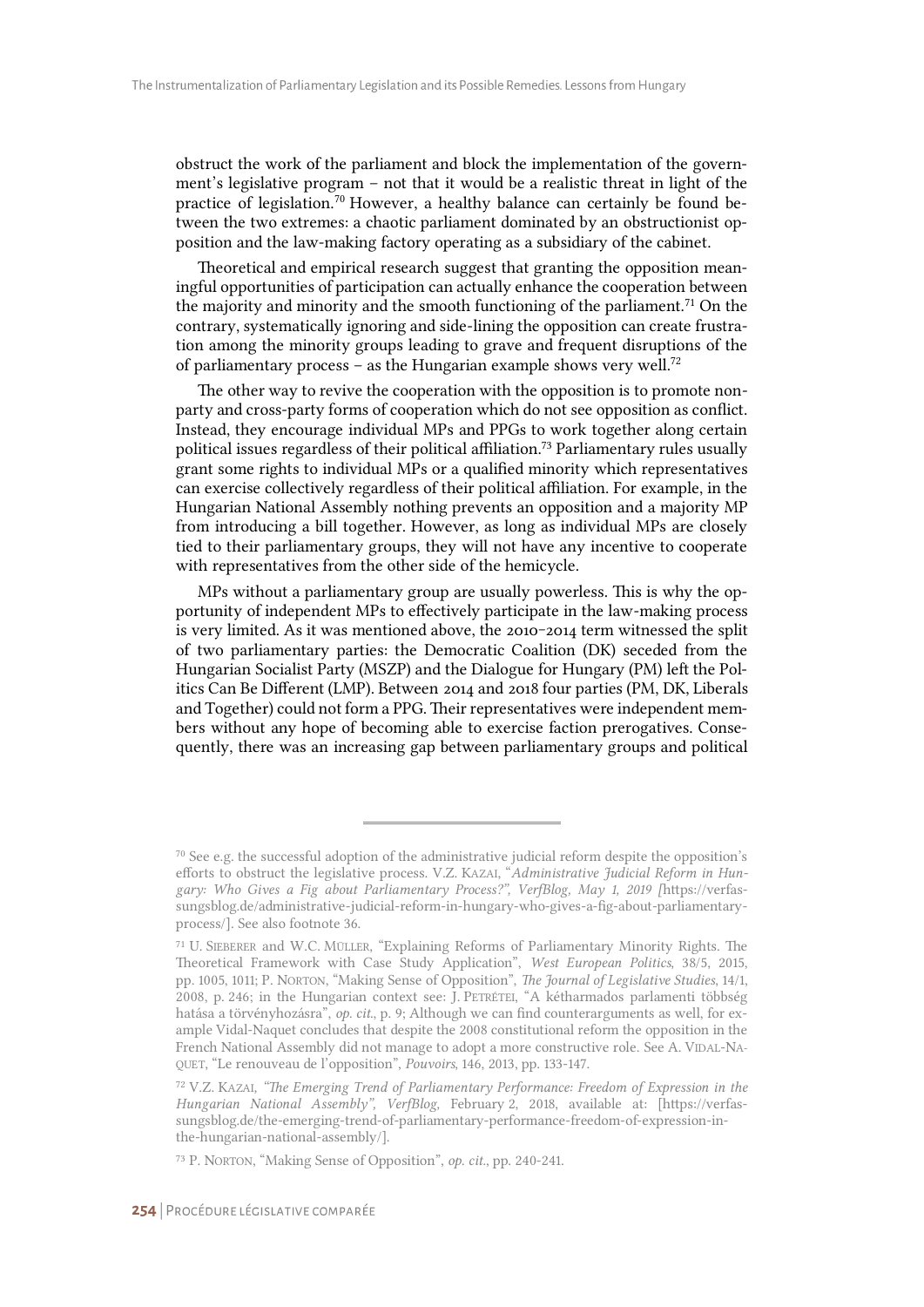parties whose members were elected to parliament.<sup>74</sup> This is very unfortunate, because even if they cannot identify themselves with any parliamentary political group,<sup>75</sup> their contribution to the legislative process could still be very valuable.

Therefore, institutionalized forms of non-party and cross-party cooperation should be introduced providing opportunities for individual MPs to work together along certain political issues regardless of their political affiliation and to exercise some rights independently of or even contrary to the will of the PPGs. The Rules of Procedure of the Hungarian National Assembly makes it possible for members to form groups for purposes related to their activities, but they do not qualify as parliamentary groups. Further regulation does not exist, so these groups fall completely outside the parliamentary decision-making.<sup>76</sup> The Hungarian legislator should take a look at the relevant regulation of different jurisdictions to see how they tried to diversify the political landscape of the hemicycle.

## **CONCLUSION**

After the 2010 general elections the radical instrumentalization of parliamentary legislation could be observed in Hungary. The government only used the parliament for implementing its political program in the form of statutory law, extremely rapidly and without any compromise. Parliamentary law-making has completely lost its value, it has become nothing more than an instrument in the hands of the cabinet. This negative phenomenon stemmed primarily from the style and techniques of the exercise of political power by the winning governing majority.

Even though some institutional reforms were put in place gradually from as early as 2010 and some changes in the regulation point in the direction of consolidation, the basic anomalies of the system have not been remedied. The article argues that further reforms are needed in order to prevent future instrumentalization of the parliamentary legislative procedure. First, the legislative production of the National Assembly has to be normalized. Second, steps should be taken for the purpose of reviving public participation in the law-making process. Third, institutional changes need to be adopted to encourage the cooperation between the majority and the opposition.

Of course, any positive institutional reform depends on the political will of the governing majority to remedy the shortcomings of the existing system and to take steps in the direction of a more meaningful and inclusive parliamentary legislative process. This political will is missing right now in Hungary where the governing Fidesz-KDNP coalition, even after the third consecutive electoral success in 2018, shows no sign of self-restraint or cooperative attitude. Therefore, the author of this paper has no illusions that the proposals formulated in these pages will not find support in the current illiberal political regime. Having said that, no matter how entrenched a political trend may seem, history teaches us that governments come

<sup>74</sup> A. GYULAI, "Az Országgyűlés", *op. cit.*, p. 141.

<sup>75</sup> N.B. a large number of French members of the Parliamentary Assembly of the Council of Europe are independent representatives because politicians coming from La République en Marche (LREM) cannot identify themselves with any political group.

<sup>76</sup> J. PETRÉTEI, "A Magyar Országgyűlésre vonatkozó szabályozás alaptörvényi, törvényi és házszabályi szinten", *Kodifikáció*, 2, 2014, p. 26.